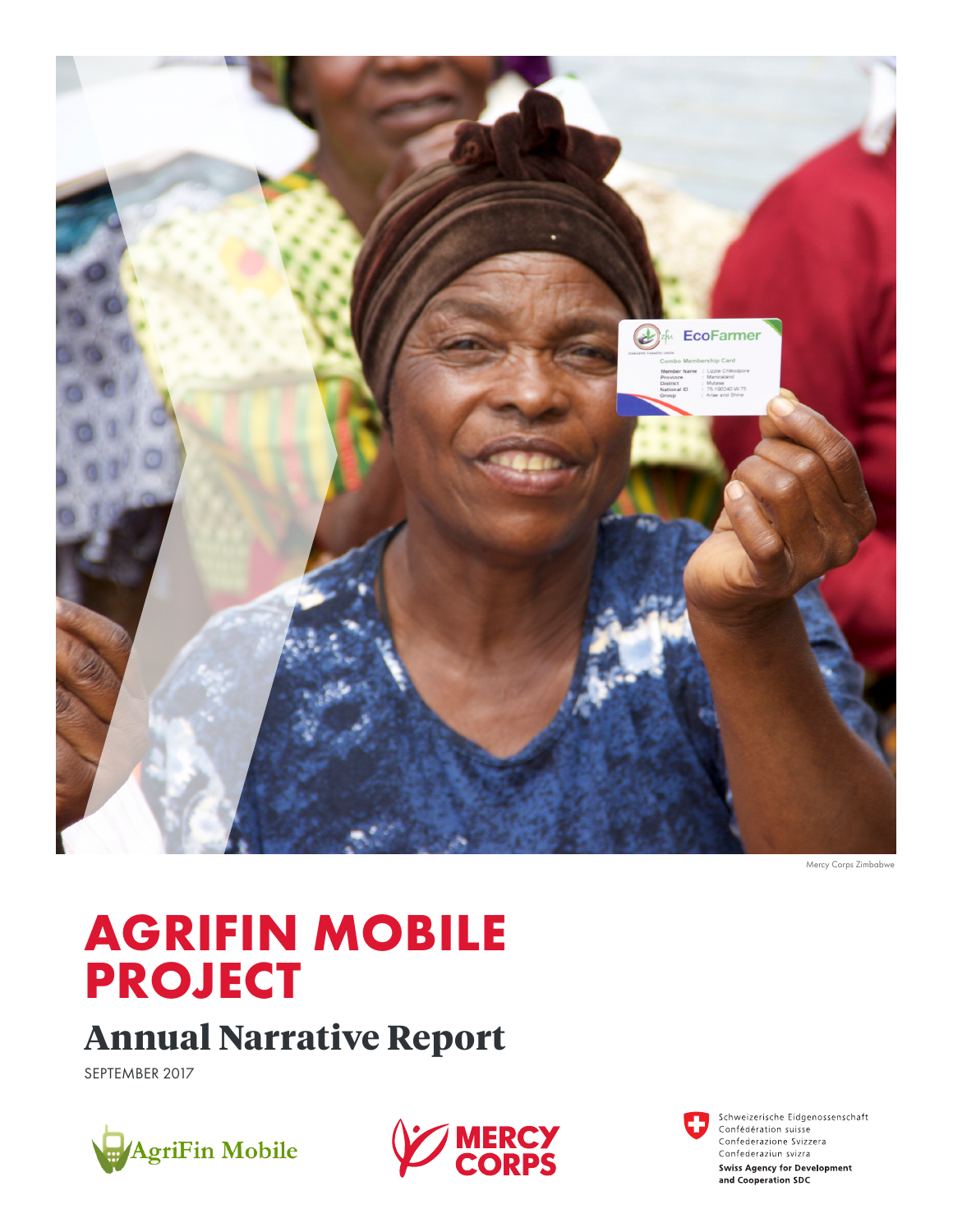## Table of Contents

| Acronyms                                 | 3               |
|------------------------------------------|-----------------|
| <b>Executive Summary</b>                 | $\overline{4}$  |
| <b>Programme Overview</b>                | 5               |
| Indonesia - Bank Centric Model           | 6               |
| Uganda - 3rd Party Model                 | 8               |
| Zimbabwe - Mobile Network Operator Model | 10 <sup>°</sup> |
| Detailed Log Frame & Workplan            | 12              |
| <b>Programme Management</b>              | 24              |
| Annexes                                  | 25              |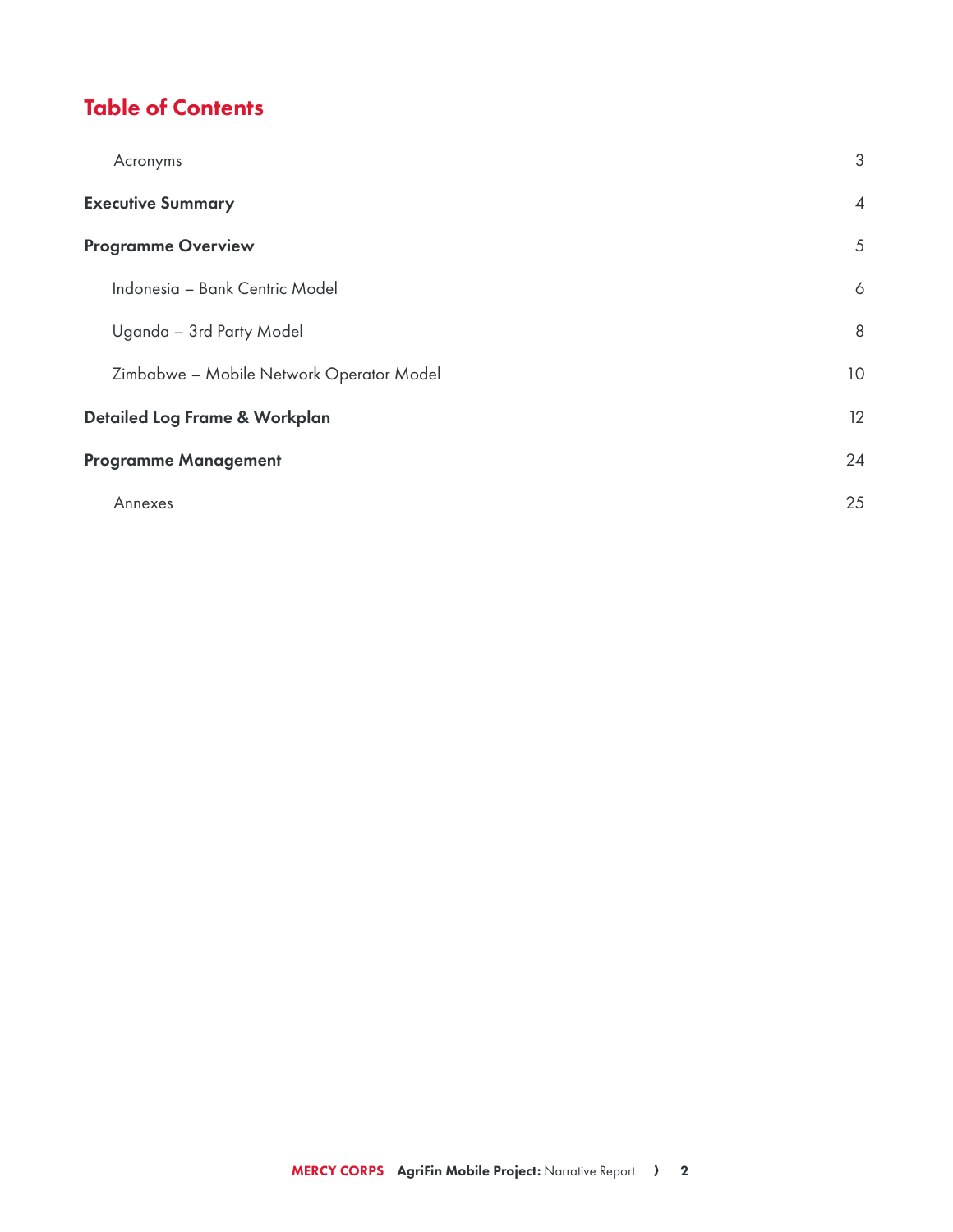## Acronyms

| <b>BOD</b>     | <b>Board of Directors</b>                                   |
|----------------|-------------------------------------------------------------|
| <b>BRI</b>     | Bank Rakyat Indonesia (a state owned bank)                  |
| <b>FO</b>      | <b>Farmer Organisation</b>                                  |
| <b>GHG</b>     | Growth, Health and Governance program                       |
| <b>IVR</b>     | Interactive Voice Response                                  |
| <b>LISA</b>    | Layanan Informasi Desa/Village Information Service          |
| <b>MBOSS</b>   | Mobile Bids and Offers Serving Smallholder Farmers          |
| <b>MFI</b>     | Microfinance Institution                                    |
| <b>MIS</b>     | Management Information System                               |
| <b>MNO</b>     | <b>Mobile Network Operator</b>                              |
| <b>MOA</b>     | Ministry of Agriculture                                     |
| MoU            | Memorandum of Understanding                                 |
| <b>MUIIS</b>   | Market-led, User-owned ICT4AG - Enabled Information Service |
| <b>OJK</b>     | Indonesia Financial Services Authority                      |
| <b>PISAgro</b> | Partnership for Indonesia's Sustainable Agriculture         |
| <b>SACCO</b>   | <b>Savings and Credit Cooperatives</b>                      |
| <b>SHFs</b>    | Smallholder Farmers                                         |
| ToT            | <b>Training of Trainers</b>                                 |
| <b>USSD</b>    | Unstructured Supplementary Service Data                     |
| <b>WG</b>      | <b>Working Group</b>                                        |
| <b>ZFU</b>     | Zimbabwe Farmers Union                                      |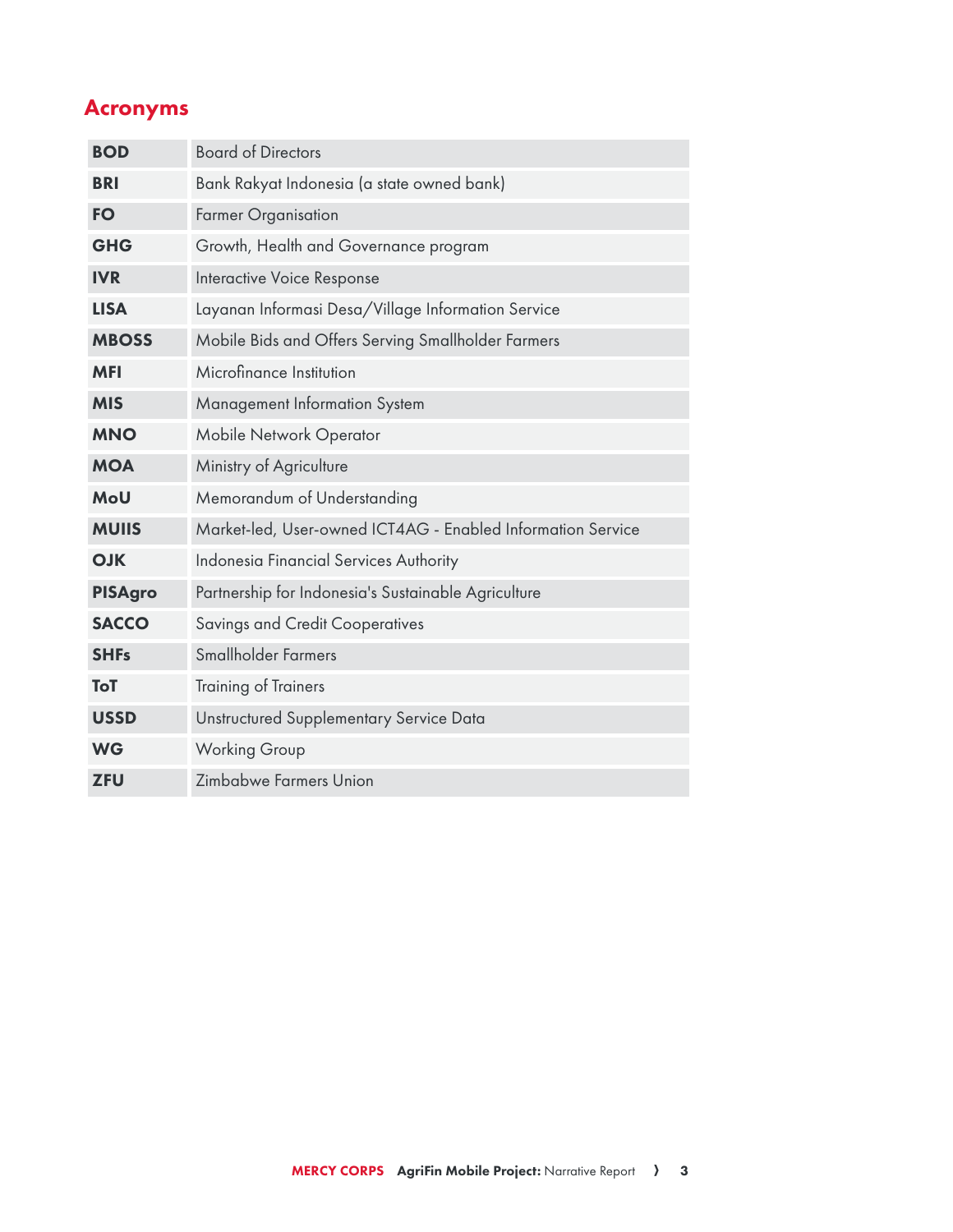## **Executive Summary**

|                                                | <b>AGRIFIN MOBILE</b> |                |          |  |  |  |  |  |  |  |
|------------------------------------------------|-----------------------|----------------|----------|--|--|--|--|--|--|--|
| <b>Indicator</b>                               | 2015-16               | 2016-17        | % Change |  |  |  |  |  |  |  |
| <b>SHF Reached</b>                             | 980,920               | 1,401,556      | 43%      |  |  |  |  |  |  |  |
| <b>SHF Active</b>                              | 153,873               | 225,317        | 47%      |  |  |  |  |  |  |  |
| <b>SHF Agriculture Advisory</b><br>Service     | 437,615               | 380,381        | $-13%$   |  |  |  |  |  |  |  |
| <b>Agriculture Advisory</b><br>Services Female | 198,370 (45%)         | 183, 145 (48%) | $-8%$    |  |  |  |  |  |  |  |
| Agriculture Advisory Paid                      | 100,466               | 83,300         | $-17%$   |  |  |  |  |  |  |  |
| <b>SHF Financial Service</b>                   | 514,935               | 897,963        | 74%      |  |  |  |  |  |  |  |
| <b>SHF Financial Services</b><br>Female        | 87,757 (17%)          | 327,945 (36%)  | 274%     |  |  |  |  |  |  |  |
| <b>Bundled</b>                                 | 5,373                 | 23,562 (10%)   | 339%     |  |  |  |  |  |  |  |
| <b>Bundled Female</b>                          | 574                   | 979            | 71%      |  |  |  |  |  |  |  |

AgriFin Mobile partners have 225,317 active<sup>2</sup> farmers using their products and services and is currently at 80% of its 2018 target. The number of active farmers has grown by 47% from last year. 157,947 farmers are using Mercy Corps partner products and services in Indonesia, which continues to represent the base of AgriFin Mobile's active farmers.

Most of the programme's growth over the last year has come from Uganda, where private sector partners continue to expand and AgriFin Mobile successfully contributes to Mercy Corps programmes, helping them to develop new business models and technology solutions.

As for the number of farmers reached3 , Uganda has had substantial growth and makes up over 67% of the 1,401,556 farmers that AgriFin Mobile partners have worked with in total. The Uganda figures are boosted by Ensibuuko, whose business model of working



ACTIVE FARMER GROWTH

This figure is readjusted from the 2015-16 narrative report due to redefining Ensibuuko's customer calculations.

<sup>2</sup> Active is defined as smallholder farmer who has used either rural advisory service or financial service in the last 90 days.

<sup>3</sup> Reached is defined as smallholder farmers who at one point received rural advisory services or financial services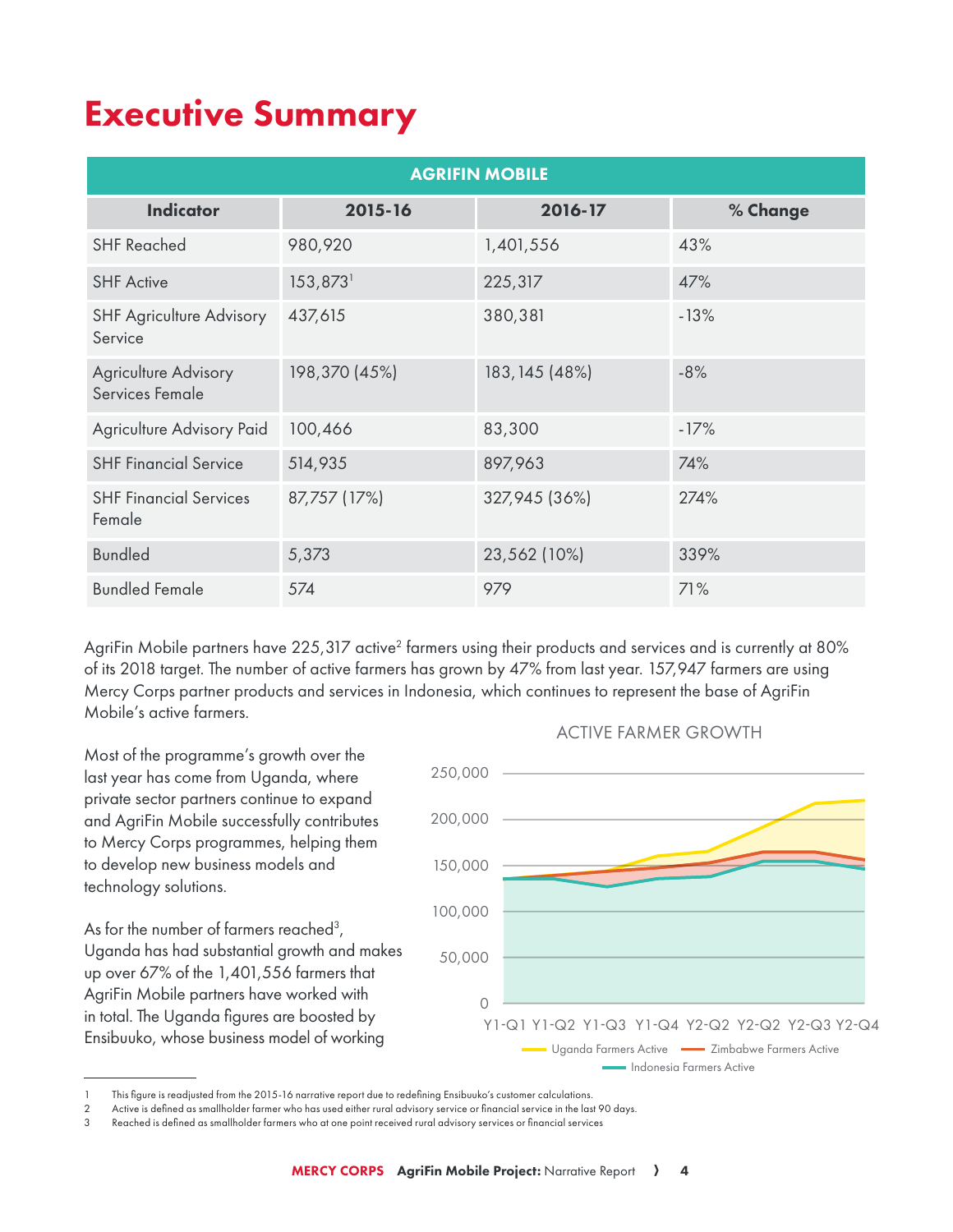with SACCOs easily allows it to reach a large number of farmers. Econet in Zimbabwe has a strong customer base of farmers who previously signed up for Ecofarmer but are currently dormant while the platform is being improved. There is potential to turn many of the Ecofarmer dormant customers into active users once Ecofarmer relaunches and Econet is predicting 50% of the dormant customers will become active. This projection is ambitious and the AgriFin Mobile team anticipates a lower figure, closer to 35%. Even converting 35% of the dormant customers into active, Econet will have

over 100,000 active farmers on its platform. Indonesia has the lowest number of reached users, this is due to the business model structures. In Indonesia both business models are currently signing up new customers and are not reliant on an existing customer base, compared to Econet who is building its model off its mobile customer subscribers.

In addition to the number of active farmers target, the programme is working with seven business models across all three countries. The business models continue to grow but with varying degrees of commercial success. Success stories include Ensibuuko receiving venture capital funding and the continued growth and investment in the Agriculture Financing Business Model for Corn Farmers.4 But some models have

#### FARMERS REACHED GROWTH



struggled to achieve commercial viability. TruTrade is currently trying a few revenue models, and the AgriFin Mobile team in Uganda has been working with the company to find outside investment to help provide the company with a longer financial runway. In Zimbabwe, the bundle of services ZFU Ecofarmer Combo continues to grow but the standalone Ecofarmer advisory services has not been a commercial success. Ecofarmer brought in new management and AgriFin Mobile is working with them to relaunch the platform with a better value proposition to farmers. AgriFin Mobile plans to continue to focus on these existing business models for 2017-18 and coordinate with the private sector partners to ensure that these models can continue to exist and grow once the programme ends in May of 2018.

AgriFin Mobile has struggled to collect cross-country and cross-business model impact data. In 2016-17, a survey was conducted over Interactive Voice Response (IVR) across all business models but the response rate was below what the program had targeted. Attached is a write up outlining the IVR survey process and lessons learnt (annex 4). Building off the IVR survey, AgriFin Mobile will conduct another impact assessment in 2017-18 not using IVR but by taking a specific business model approach and developing a methodology that is tailored to the farmers and the uniqueness of each product.

While it has been a challenge to collect impact data, AgriFin Mobile has been sharing its learnings by presenting at conferences, contributing to case studies, and publishing the programme's learnings. In the last year the team presented at 13 local and international conferences and through working with partners and direct publishing, AgriFin Mobile's learnings were documented in 17 publications. For the coming year, the programme has developed a learning plan, (see page 20), that will be working to strategically capture and share programme learnings with the broader development community.

Previously titled "Bank Andara"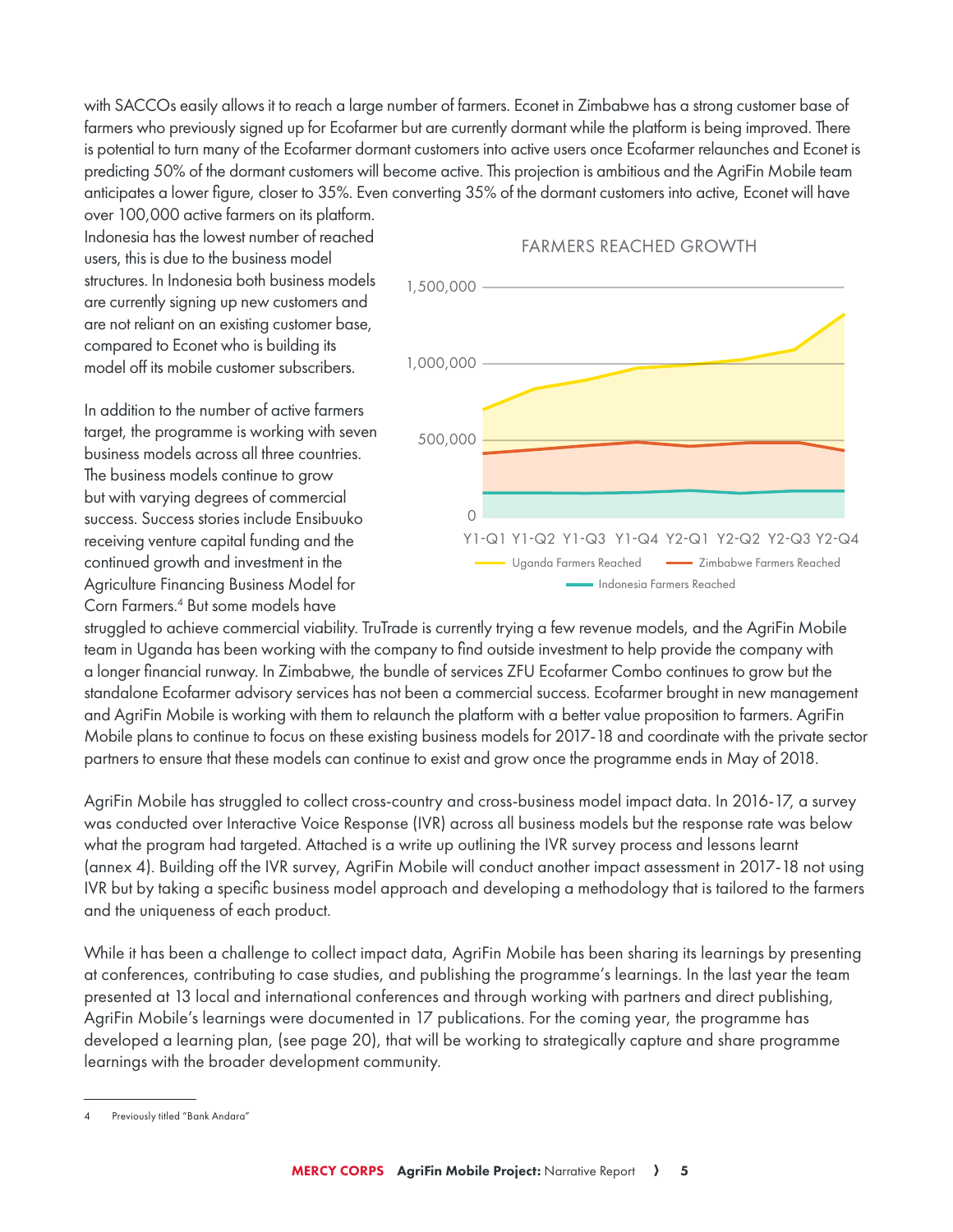## Programme Overview

## Indonesia – Bank Centric Model

|                                                | <b>INDONESIA</b> |              |          |  |  |  |  |  |  |  |
|------------------------------------------------|------------------|--------------|----------|--|--|--|--|--|--|--|
| <b>Indicator</b>                               | 2015-16          | 2016-17      | % Change |  |  |  |  |  |  |  |
| <b>SHF Reached</b>                             | 148,592          | 157,947      | 6%       |  |  |  |  |  |  |  |
| <b>SHF Active</b>                              | 135,959          | 144,369      | 6%       |  |  |  |  |  |  |  |
| <b>SHF Agriculture Advisory</b><br>Service     | 104,418          | 117,947      | 13%      |  |  |  |  |  |  |  |
| <b>Agriculture Advisory</b><br>Services Female | 41,767           | 65,770 (56%) | 57%      |  |  |  |  |  |  |  |
| Agriculture Advisory Paid                      | 92,036           | 104,959      | 14%      |  |  |  |  |  |  |  |
| <b>SHF Financial Service</b>                   | 25,025           | 41,949       | 68%      |  |  |  |  |  |  |  |
| <b>SHF Financial Services</b><br>Female        | 2,826            | 23,769 (57%) | 741%     |  |  |  |  |  |  |  |
| <b>Bundled</b>                                 | 1,483            | 3,561(2%)    | 140%     |  |  |  |  |  |  |  |
| <b>Bundled Female</b>                          | 446              | 2,077        | 366%     |  |  |  |  |  |  |  |

In 2016-17, Mercy Corps Indonesia continued its work with Bank Mandiri and Agriculture Financing Business Model for Corn Farmer<sup>5</sup> partners to grow both business models. As the year progressed, and following the 2016 AgriFin Mobile Annual meeting, the team began discussing how the private sector partners will continue both business models without AgriFin Mobile's support. Working with AgriFin Mobile's private sector partners, the team has developed a workplan (attached annex 1) to ensure a smooth transition of responsibilities upon programme completion.

In addition to working with AgriFin Mobile's private sector partners on ensuring the long term sustainability of the business models, the team has been working with the Indonesian Financial Services Authority (OJK) and the Industry and Economic National Committee (KEIN) to promote the Agriculture Financing Business Model for Corn Farmers. The OJK's Aksi Pangan Programme is an agreement between 19 financial service institutions to increase the availability of credit to the agriculture sector. Mercy Corps Indonesia attended the Aksi Pangan Program launch event presenting the Agriculture Financing Business Model for Corn Farmers. As a result of the launch event, the Deputy Chairman of OJK Board of Commissioners visited Dompu to see the business model first hand, and stated "I see that the agriculture financing model facilitated by Mercy Corps Indonesia, Syngenta Indonesia, Bank Andara, BPR Pesisir Akbar, ACA Asuransi, and 8villages is suitable to resolve the various problems in our food production, as it is facilitating the bundled services for corn farmers, by involving financial institutions, input

<sup>5</sup> Previously titled "Bank Andara".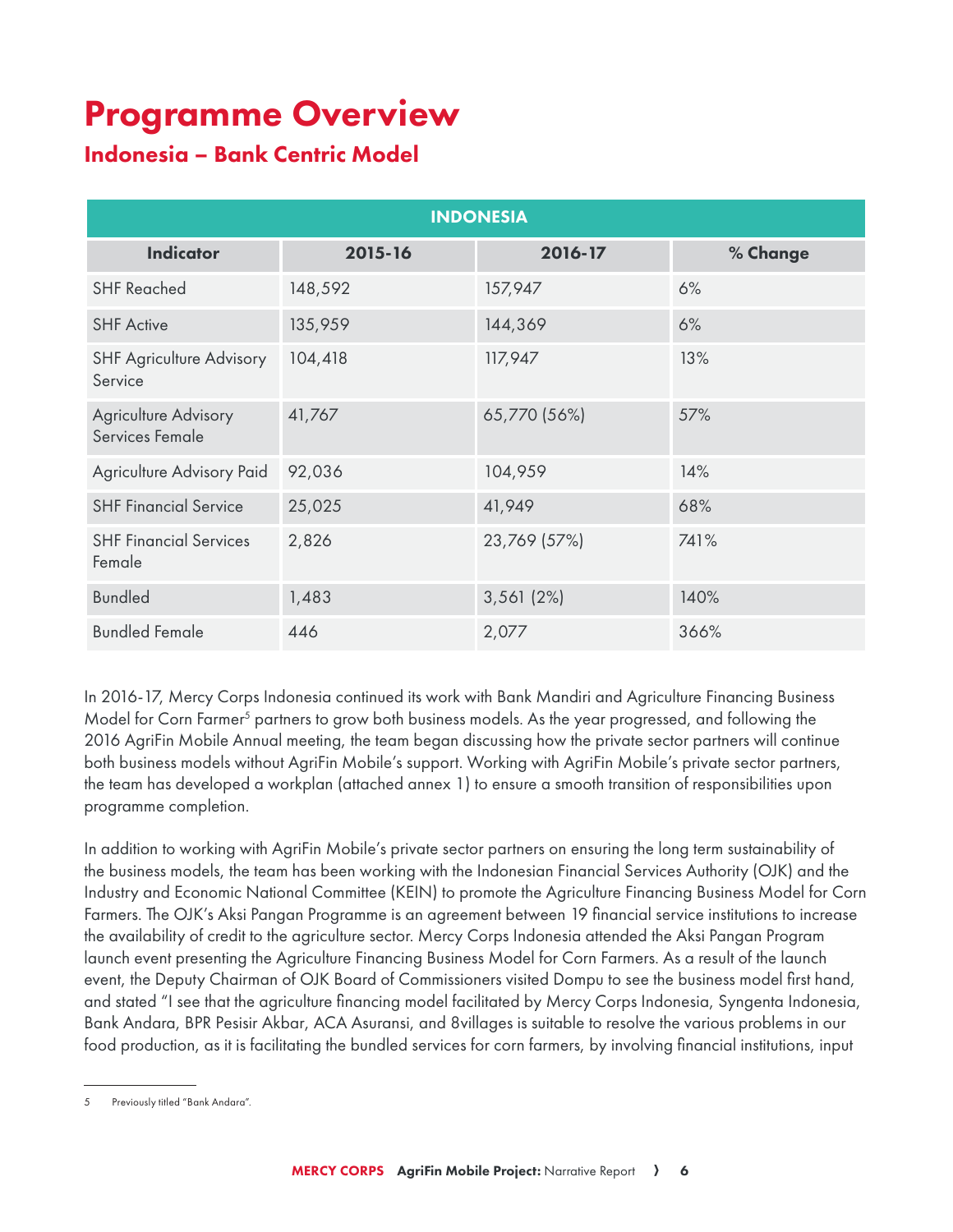supplier, local traders and mobile platform provider." Mercy Corps Indonesia continues to work closely with the Indonesian Government and private sector to replicate the Agriculture Financing Business Model in other parts of the country and for other commodities.

## Agriculture Financing Business Model for Corn Farmers

The Agriculture Financing Business Model for Corn Farmers continues to grow. In the 2016-17 programme year, Agriculture Financing Business Model for Corn Farmers entered its 3rd planting season, increasing the number of farmers accessing the loan product from 640 to 805 farmers and covering 1,546 hectares, the Bank Andara credit agreement provided financing for 2,500 hectares, and reaching 1,200 farmers. The reason for low growth was a delay in signing the credit agreement between Bank Andara and the rural bank responsible for distributing the loans, and uncertainty in the planting season due to La Niña. In 2016, Bank Andara brought in new investors and the consortium partners anticipate the capital available for the Agriculture Financing Business Model to continue to grow.

In addition to reaching more farmers in Bima and Dompu districts, AgriFin Mobile is working with the consortium to replicate the financing model with new rural banks. The consortium tried to work with two new rural banks in Bima and Sumbawa Districts during the previous planting cycle but was not able to finalize the agreement. The managers of the rural banks were interested in partnering with the consortium but getting approval from the bank owners took longer than anticipated. While the growth in Bima and Dompu districts is encouraging, for the model to scale, additional rural banks need to be incorporated. AgriFin Mobile and the consortium are currently conducting a market assessment to look at expanding the model to other villages and subdistricts in 3 districts and one city, with the conservative assumption that the expansion will reach 15,000 farmers (30,000 hectares) by 2020.

As mentioned previously, Mercy Corps Indonesia is working with the OJK and KEIN to see how the Agriculture Financing Business Model can grow. To further encourage replication of the model, AgriFin Mobile developed a document capturing the business model to share both internally in Indonesia and to present internationally, to see how the model could be reproduced in other contexts. (Annex 3)

## Bank Mandiri

AgriFin Mobile continues to assist Bank Mandiri in expanding its agent banking network by partnering with Farmer Group Union Leaders. In the last year the number of Mandiri E-Cash users increased from 1,308 in August 2016 to 2,970 by the end of May 2017. In that same time period, the number of active users increased from 20% to 53%, with customers using savings, remittances and loans most regularly. The number of agents has also increased from 7 to 12, and expanded from Malang District to South East Aceh District. Based on feedback from local stakeholders, Bank Mandiri plans to keep expanding the agent banking model to Banyuwangi District, West Lombok, East Lombok and Central Lombok Districts and is targeting 15,000 E-Cash users by 2018.

While the user growth for Bank Mandiri's E-Cash service is encouraging, the biggest challenge has been the Web Agent platform developed for Bank Mandiri to support the service. The Web Agent platform can not always be accessed due to maintenance and the system does not have an app, so pages need to be regularly loaded, which results in connection issues. Bank Mandiri is changing vendors and developing a new agent banking system to improve the reliability of the E-Cash service.

AgriFin Mobile has worked with Bank Mandiri to sign up and train female agents. Of the 2,970 users, 61% were signed up by female agents and 59% of all the users are female. The AgriFin Mobile team supported Bank Mandiri to develop materials to encourage outreach to female farmers.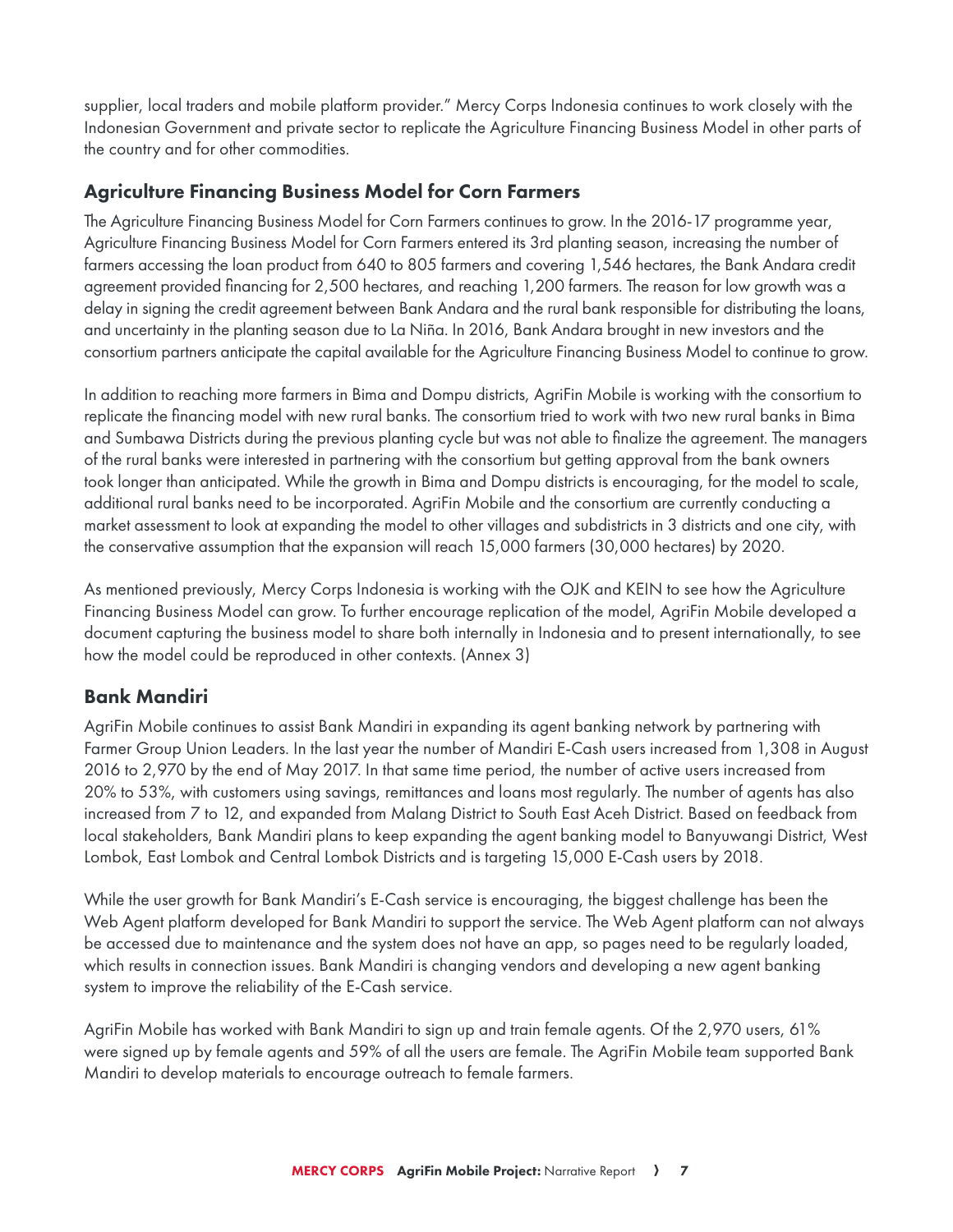## Uganda – 3rd Party Model 6

|                                                | <b>UGANDA</b>            |                     |          |  |  |  |  |  |  |  |
|------------------------------------------------|--------------------------|---------------------|----------|--|--|--|--|--|--|--|
| <b>Indicator</b>                               | 2015-16                  | 2016-17             | % Change |  |  |  |  |  |  |  |
| <b>SHF Reached</b>                             | 498,531                  | 904,772             | 89%      |  |  |  |  |  |  |  |
| <b>SHF Active</b>                              | 496, 125                 | 70,443 <sup>6</sup> | N/A      |  |  |  |  |  |  |  |
| <b>SHF Agriculture Advisory Service</b>        |                          | 77,544              | N/A      |  |  |  |  |  |  |  |
| <b>Agriculture Advisory Services</b><br>Female | $\overline{\phantom{a}}$ | 42,326 (54%)        | N/A      |  |  |  |  |  |  |  |
| Agriculture Advisory Paid                      | $\overline{\phantom{a}}$ | 72,794              | N/A      |  |  |  |  |  |  |  |
| <b>SHF Financial Service</b>                   | 489,020                  | 882,356             | 82%      |  |  |  |  |  |  |  |
| <b>SHF Financial Services Female</b>           | 83,000                   | 320,923 (36%)       | 287%     |  |  |  |  |  |  |  |
| <b>Bundled</b>                                 |                          | 112(.1%)            | N/A      |  |  |  |  |  |  |  |
| <b>Bundled Female</b>                          |                          | 26                  | N/A      |  |  |  |  |  |  |  |

In Uganda, AgriFin Mobile partnerships with Ensibuuko and TruTrade have continued, and the programme entered into a new partnership with SmartMoney. The team has continued to provide technical support to the M-voucher project through the Mercy Corps programme for Northern Karamoja Growth Health and Governance. M-voucher is a mobile application meant to accelerate use of high quality agricultural inputs by providing subsidies through agro-input dealers implemented via mobile money. Partners include tech startup - Innovate More (U) Ltd, Telecom - MTN Uganda Ltd, Mobile Money Aggregator - Yo Uganda, USSD code provider - Lipa Mobile.

AgriFin Mobile also assisted in setting up a mobile cash transfer system to 4,500 South Sudanese refugees in Northern Uganda's Bidi Bidi Refugee settlement. To improve the mobile money dealer numbers and strengthen liquidity of the dealers in the refugee settlements AgriFin Mobile also partnered with UNCDF in addition to the Ugandan Mobile Network Operator Airtel.

In Uganda the program continues to support the development of MUIIS, a business model to provide bundled insurance and rural advisory services to smallholder farmers. AgriFin Mobile has been responsible for working with the technology partners to develop the MUIIS platform.

The team in Uganda is working with Ensibuuko, TruTrade and SmartMoney to ensure that each business will be able to continue without AgriFin Mobile's assistance, including developing an end of programme workplan for each partner (Annex 1). The team has also presented at local and regional technology for development events, sharing programme learnings and experiences, including sharing the challenges of digitizing financial services for farmers and refugees.

Note: The decrease in active smallholder farmers is due to the team evaluating how it was reporting Ensibuuko's figures. Since Ensibuuko worked with SACCOs, counting all members as active artificially inflates figures,, the team adjusted the active figure to reflect SACCO members who are active on Ensibuuko's mobile money platform.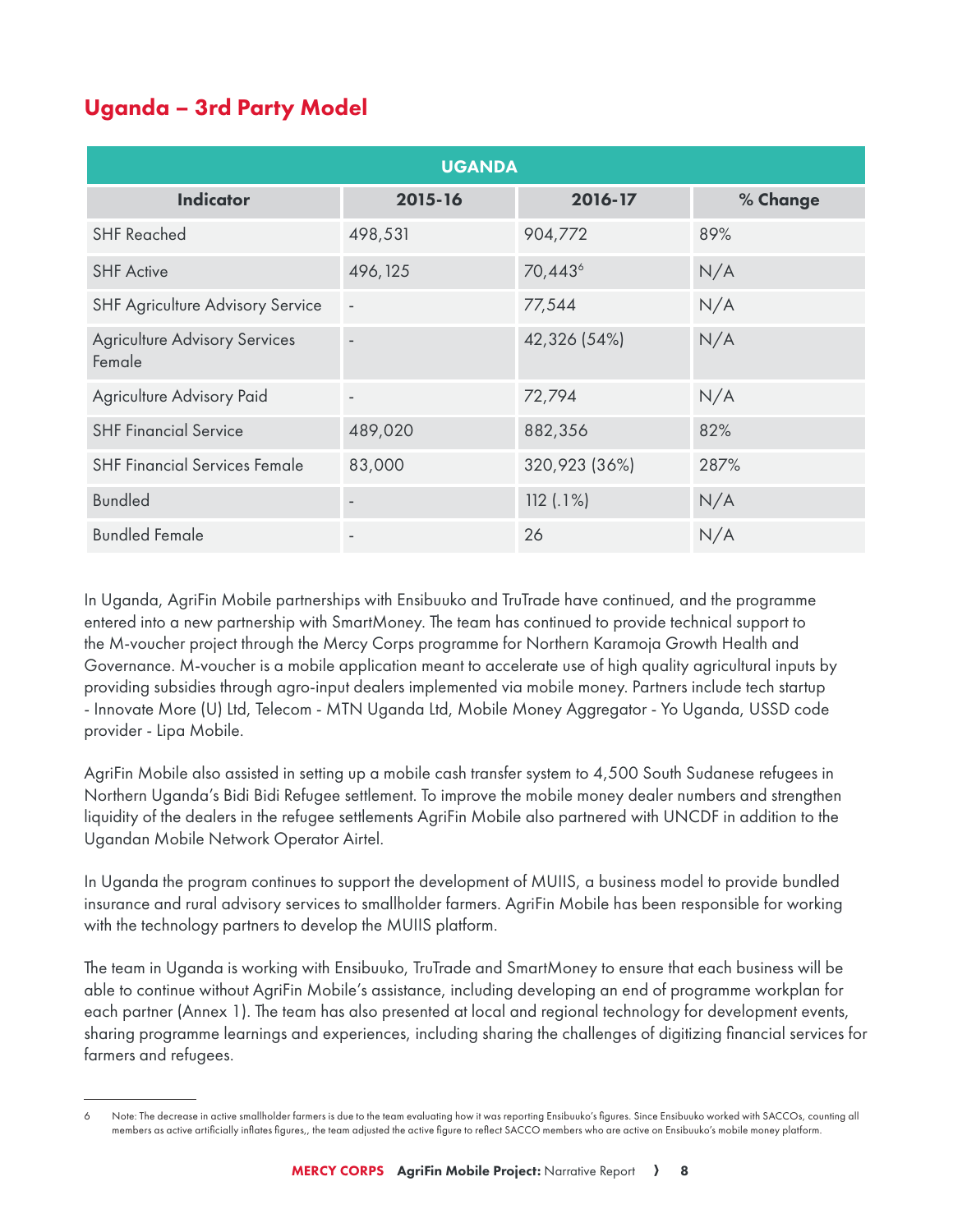## Ensibuuko

AgriFin Mobile continues to work with Ensibuuko to grow their business. The company currently has 71 SACCOs using MOBIS, the company's Management Information System (MIS). Of those 71 SACCOs, 21 are paying for the system, and the remaining 50 SACCOs are at different stages of the onboarding process. The AgriFin Mobile team in Uganda has worked with Ensibuuko and helped them bring in an outside consultant to develop their go to market strategy, to improve the sales and onboarding process to convert more SACCOs to paying customers. The results of this strategy were a company wide focus on two key sales metrics, increasing SACCO retention, and reducing client on boarding time from 60 days to 5 days. Currently, Ensibuuko reaches over 800,000 SACCO members, most of whom are smallholder farmers.

In addition to improving Ensibuuko's sales strategy, the company also received equity investment of \$500,000 USD from a Canadian Angel investor, valuing the company at \$2 million USD. AgriFin Mobile contributed to the investment readiness and attractiveness of Ensibuuko through two new business development metrics that were adopted as an addendum to the Ensibuuko contract. The venture capital funds have been invested in improving the MOBIS interface and developing a cross-Africa sales strategy. Outside of Uganda, Ensibuuko has signed up six SACCOs in Zambia, five in Malawi, one in Ghana and one in Tanzania.

## **SmartMoney**

In 2016-17 AgriFin Mobile began a new partnership with SmartMoney. SmartMoney has developed a mobile money wallet, with their own agent network in western Uganda. SmartMoney differentiates itself from the mobile network operators mobile money offerings by not charging customers for using their wallet. Instead, SmartMoney charges institutions like churches, schools or agriculture buyers for using the service. SmartMoney had already established an agent network and AgriFin Mobile entered into a joint contract with Chemonics to assist SmartMoney in expanding its reach. The contract is deliverable based, with SmartMoney being paid upon reaching each milestone. Traditionally, AgriFin Mobile has done deliverable based subgrants or worked with consultants or private sector companies to support AgriFin Mobile partners. The team plans to do an evaluation of the contract approach with SmartMoney after the contract is completed to determine how effective this funding structure is when partnering with the private sector.

SmartMoney had reached 1,100 new youth customers, as of the completion of phase 1 of the contract, of which, 500 of them were female. Chemonics and Mercy Corps have extended the contract with new deliverables to increase the number of new customers and to sign up new institutions to the SmartMoney platform.

## **TruTrade**

AgriFin Mobile's partnership with TruTrade continues to be strong. The company's business model has shifted over the last year, and with it AgriFin Mobile's assistance has evolved. Previously, AgriFin Mobile was working with TruTrade to digitize the company's payments to farmers. This activity was completed but during this process TruTrade identified the need to improve the company's trading platform known as Trade Transparency Service (TTS). The platform development had been handled outside of Uganda but this resulted in quality issues, and TruTrade made the decision, which AgriFin Mobile supported, to move platform development to Uganda. TruTrade hired the Ugandan company, Digital Natives, to update both the backend and frontend of TTS, with AgriFin Mobile providing direct support to the front end development. Working with a local developer has decreased costs, and improved communication between the developer and TruTrade, leading to an improved system.

While the platform is being developed and rolled out, TruTrade continues to make deals with agriculture buyers and last year 2,035 farmers used TruTrade's services. Over 500 metric tons, valued at almost \$360,000, have been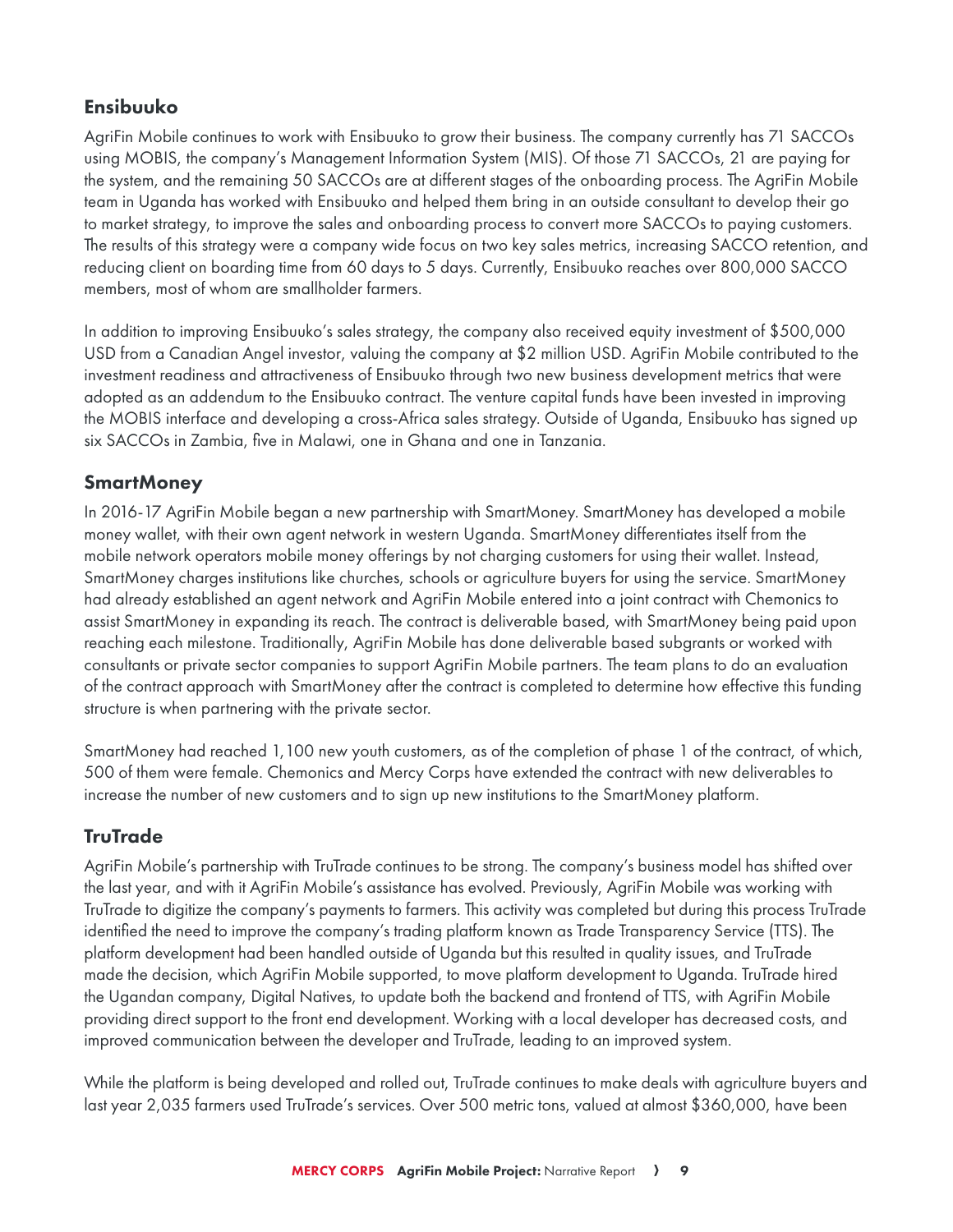transacted through the company and farmers have earned 17% more then they would have in traditional markets. TruTrade is also in the process of building out its own agent network and AgriFin Mobile is assisting in developing the training materials and identifying potential agents.

| <b>ZIMBABWE</b>                                |          |               |          |  |  |  |  |  |  |
|------------------------------------------------|----------|---------------|----------|--|--|--|--|--|--|
| <b>Indicator</b>                               | 2015-16  | 2016-17       | % Change |  |  |  |  |  |  |
| <b>SHF Reached</b>                             | 333, 197 | 302,837       | $-9%$    |  |  |  |  |  |  |
| <b>SHF Active</b>                              | 8,430    | 10,505        | 25%      |  |  |  |  |  |  |
| SHF Agriculture Advisory Service               | 333, 197 | 302,837       | $-9%$    |  |  |  |  |  |  |
| <b>Agriculture Advisory Services</b><br>Female | 156,603  | 140,819 (46%) | $-10%$   |  |  |  |  |  |  |
| Agriculture Advisory Paid                      | 8,430    | 10,505        | 25%      |  |  |  |  |  |  |
| <b>SHF Financial Service</b>                   | 3,890    | 15,596        | 301%     |  |  |  |  |  |  |
| <b>SHF Financial Services Female</b>           | 1,931    | 7,022 (45%)   | 264%     |  |  |  |  |  |  |
| <b>Bundled</b>                                 | 3,890    | 23,450 (7%)   | 503%     |  |  |  |  |  |  |
| <b>Bundled Female</b>                          | 128      | 953           | 645%     |  |  |  |  |  |  |

## Zimbabwe – Mobile Network Operator Model

As AgriFin Mobile pushes for sustainable business models, there has been an increased emphasis on active or paying customers. The result in Zimbabwe has been a decrease in passive customers, for example customers who receive SMS blasts, to customers that are paying for services. This shift in focus has resulted in a decrease in the number of farmers reached but an increase in paying farmers.

## Ecofarmer

Over the last year, the AgriFin Mobile team and Econet have worked to better define Ecofarmer's core offerings and develop a strategy for the platform. The results have been four key services, a mobile bid offers platform (MBOSS), a call centre for farmers (Mubatsiri), distribution of agriculture messages, and a school savings product (Save4School). These services will be incorporated in product bundles as the Ecofarmer platform evolves further.

The four services are progressing at different speeds but Econet plans to rollout the updated Ecofamer platform by the 2017 planting season. MBOSS has taken longer to build than originally anticipated, Mercy Corps and Econet received funding from DFID for the initial development of the service, but integrating MBOSS with Ecocash and Steward Bank systems has proven to be challenging given issues emanating from the current liquidity crisis. AgriFin Mobile funds are being utilized to finalize the integration and it is anticipated that the project will be completed in time for the Ecofarmer rollout. Mubatsiri, the call centre for farmers, is currently being piloted with Syngenta and Inthaba. The call centre allows farmers to call input dealers, such as Syngenta to ask questions and learn more about the dealers products. Econet and AgriFin Mobile are exploring other partnerships for the call centre that might be relevant to Ecofarmer customers. Ecofarmer is still providing agriculture SMS messages to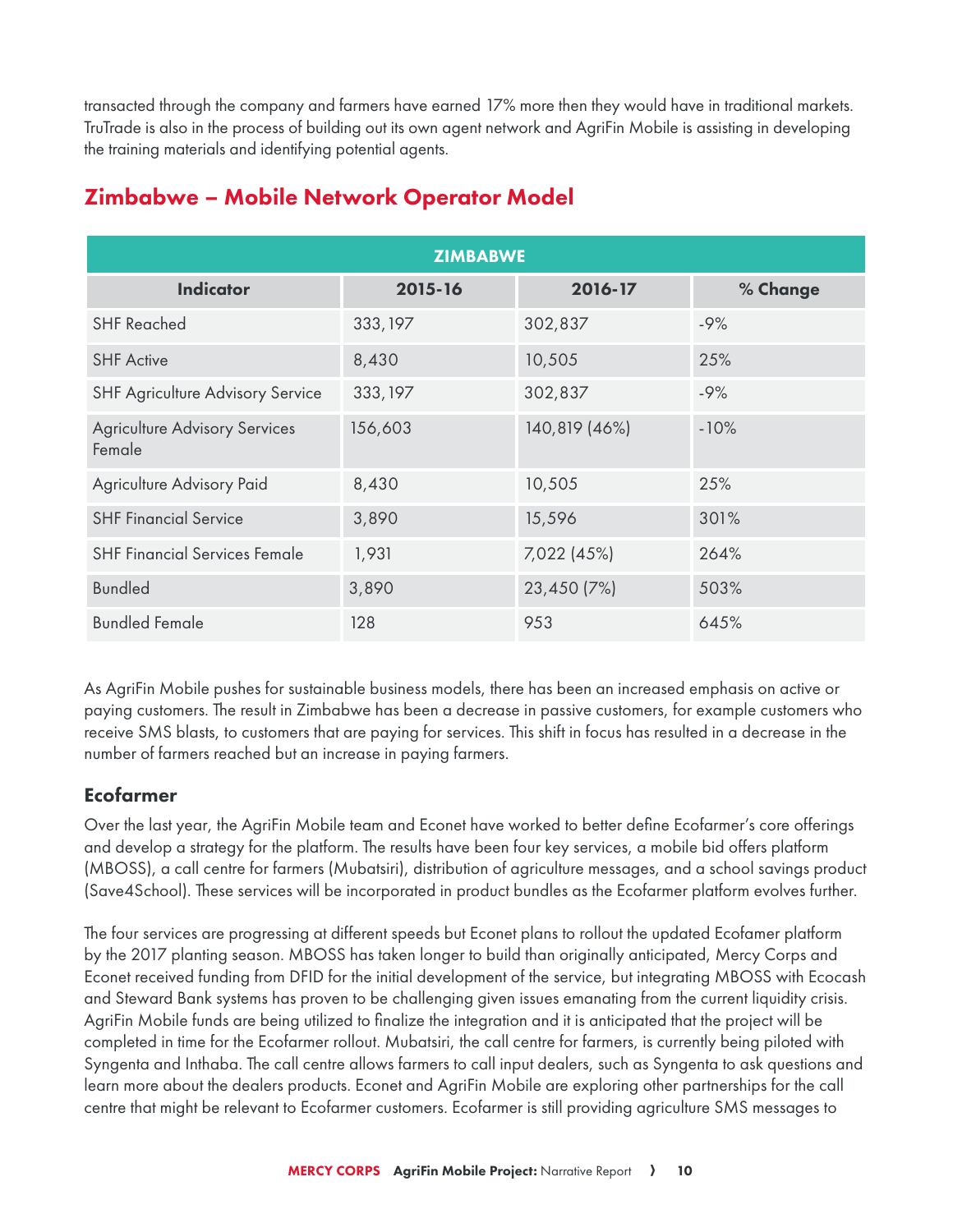farmers and the team continued to refine the messages. Finally, Save4School development continues with plans for a pilot in October of 2017. The savings product allows farmers to put money aside for school fees throughout the year and then directly pay schools using Econet's mobile money service, Ecocash.

Econet and AgriFin Mobile are planning to have all four Ecofarmer services operational by November of 2017, allowing for a marketing push for the final planting season of the programme. The team in Zimbabwe is supporting the marketing push by working to develop marketing materials that introduce the suite of service to farmers but also educate them on how the services work.

In addition to updating Ecofarmer services, the AgriFin Mobile team is expanding its outreach into new regions of Zimbabwe. In the first half of 2017, a baseline study and gender assessment were conducted in Manicaland, with the plan of conducting a follow up study to assess how Ecofarmer has impacted farmers.

## ZFU Ecofarmer Combo

The ZFU Ecofarmer Combo bundle individual paying subscribers has plateaued at around 7,000 subscribers. This has been attributed to the economic environment in Zimbabwe impacting farmers ability to pay for products like the ZFU Ecofarmer Combo. In an attempt to continue to grow the product, Econet and the Zimbabwe Farmers Union have begun targeting farmer groups. With AgriFin Mobile's assistance the team has developed a product manual to assist agents when training farmers about the ZFU Ecofarmer Combo, and new agents were recruited to help target the farmer groups. The program is also assisting the partners in the development of the IT systems that support the ZFU Ecofarmer Combo. The AgriFin Mobile team anticipates a strong push to increase the number of ZFU Ecofarmer Combo subscribers once the Ecofarmer upgrades are complete.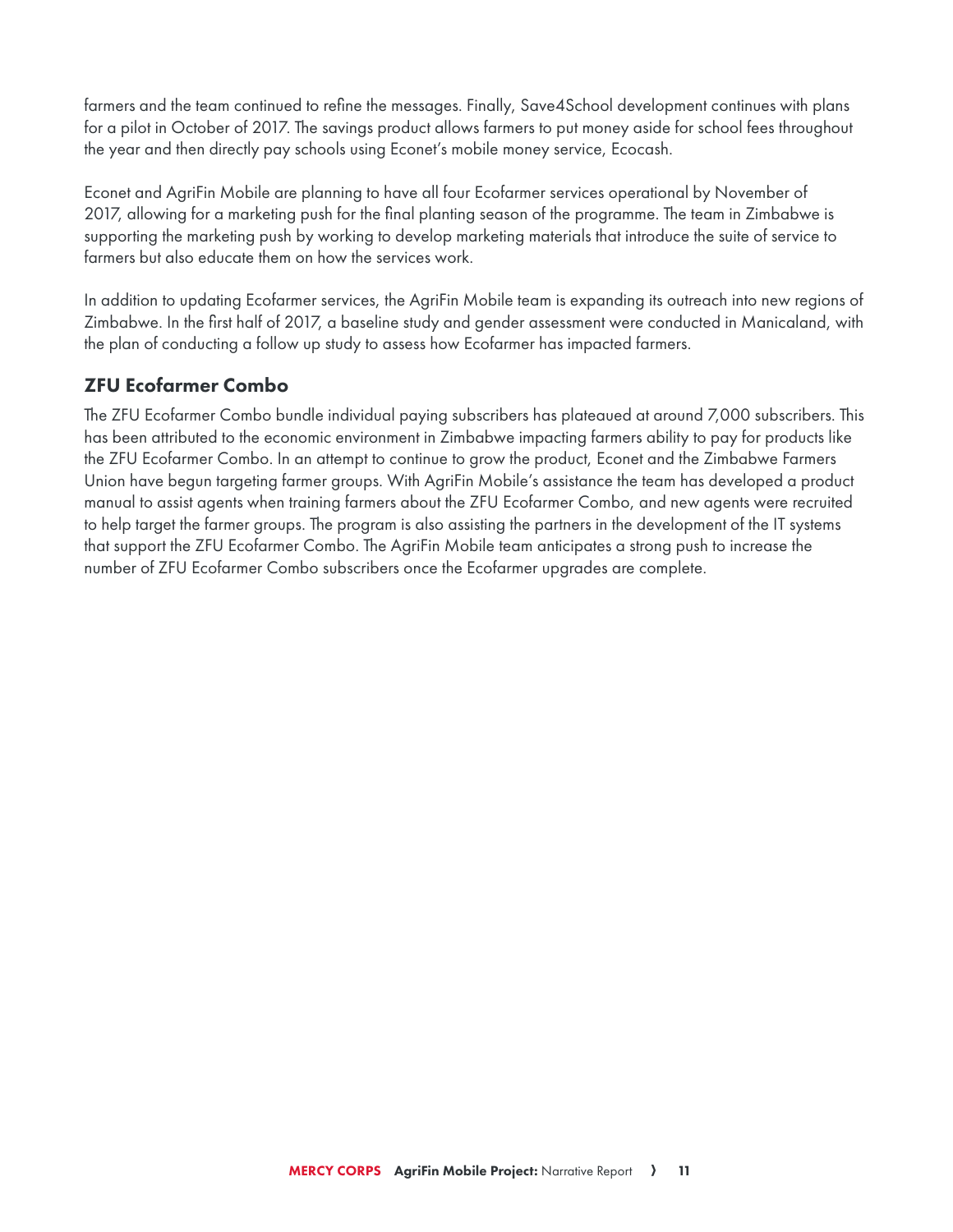# Detailed Log Frame & Workplan

OUTCOME 1: SUSTAINABLE AND SCALABLE BUSINESS MODELS FOR THE DELIVERY OF BUNDLED RAS AND FINANCIAL SERVICES ARE ESTABLISHED

|                          |                                                                                                                                                      | <b>Indicators</b>                                                                                                                                          | <b>Progress</b> | <b>Indonesia</b>                                                                                                                                                                                                                                                                                                                                                                                                                                                                                                       | <b>Uganda</b>                                                                                                            | <b>Zimbabwe</b>                                                                                                                                                                                 |
|--------------------------|------------------------------------------------------------------------------------------------------------------------------------------------------|------------------------------------------------------------------------------------------------------------------------------------------------------------|-----------------|------------------------------------------------------------------------------------------------------------------------------------------------------------------------------------------------------------------------------------------------------------------------------------------------------------------------------------------------------------------------------------------------------------------------------------------------------------------------------------------------------------------------|--------------------------------------------------------------------------------------------------------------------------|-------------------------------------------------------------------------------------------------------------------------------------------------------------------------------------------------|
| Output                   | Partnerships<br>developed and<br>maintained with key<br>actors central to the<br>successful functioning<br>of the business models<br>in each country | At least 6 partner<br>agreements signed<br>with key actors (at<br>least 2 per country)                                                                     | 90%             | Partnership agreement with<br><b>Bank Mandiri and Partnership</b><br>agreement with Bank Andara,<br>Syngenta Indonesia, BPR Pesisir<br>Akbar, ACA Asuransi, and three<br>Syngenta Retailers                                                                                                                                                                                                                                                                                                                            | Partnership<br>agreements with<br>Ensibuuko, TruTrade<br>& Digital Natives,<br>SmartMoney and<br><b>MUIIS</b> consortium | Partnership<br>agreements with<br>Econet, Zimbabwe<br><b>Farmers Union</b><br>and University of<br>Zimbabwe                                                                                     |
| Output<br>$\overline{2}$ | <b>Business plans</b><br>developed to<br>guide partners in<br>implementation of<br>activities to deliver<br>bundled services                         | At least 9 workshops<br>or meetings held with<br>relevant stakeholders<br>to develop business<br>plans (at least 3 per<br>year; 1 per country<br>per year) | 90%             | Annual planning meetings held<br>with, Bank Mandiri and Agriculture<br>Financing Business Model for Corn<br>Farmers consortium<br>Local workshop held with Bank<br>Mandiri to scaling up the bundle<br>of branchless banking and loan<br>prodcut in Malang, Lombok, and<br>Banyuwangi; (2) Local workshop<br>held with Bank Andara, Syngenta<br>Indonesia, ACA Asuransi, BPR<br>Pesisir Akbar, Representatives<br>of the Coordinating Ministry of<br>Economic Affairs, Ministry of Trade<br>and Head of Dompu District | Workshops held<br>with TruTrade,<br>MUIIS, Ensibuuko<br>and SmartMoney                                                   | Meetings and<br>workshops held<br>with Econet on<br>Save4School<br>and MBOSS<br>development,<br>meeting between<br>Econet and ZFU to<br>discuss continued<br>partnership and<br>revenue sharing |
|                          |                                                                                                                                                      | At least 6<br>economically viable<br>business plans<br>developed                                                                                           | 60%             | <b>Business plan for Agriculture</b><br><b>Financing Business Model for</b><br>Corn Farmers finalized (annex 3)<br>Business plan for Bank Mandiri<br>agent banking finalized                                                                                                                                                                                                                                                                                                                                           | Ensibuuko and<br>TruTrade business<br>models drafted, to<br>be finalized and<br>shared in Q1 2017                        | <b>ZFU Ecofarmer</b><br>Combo business<br>model drafted and<br>to be shared in Q1<br>2017                                                                                                       |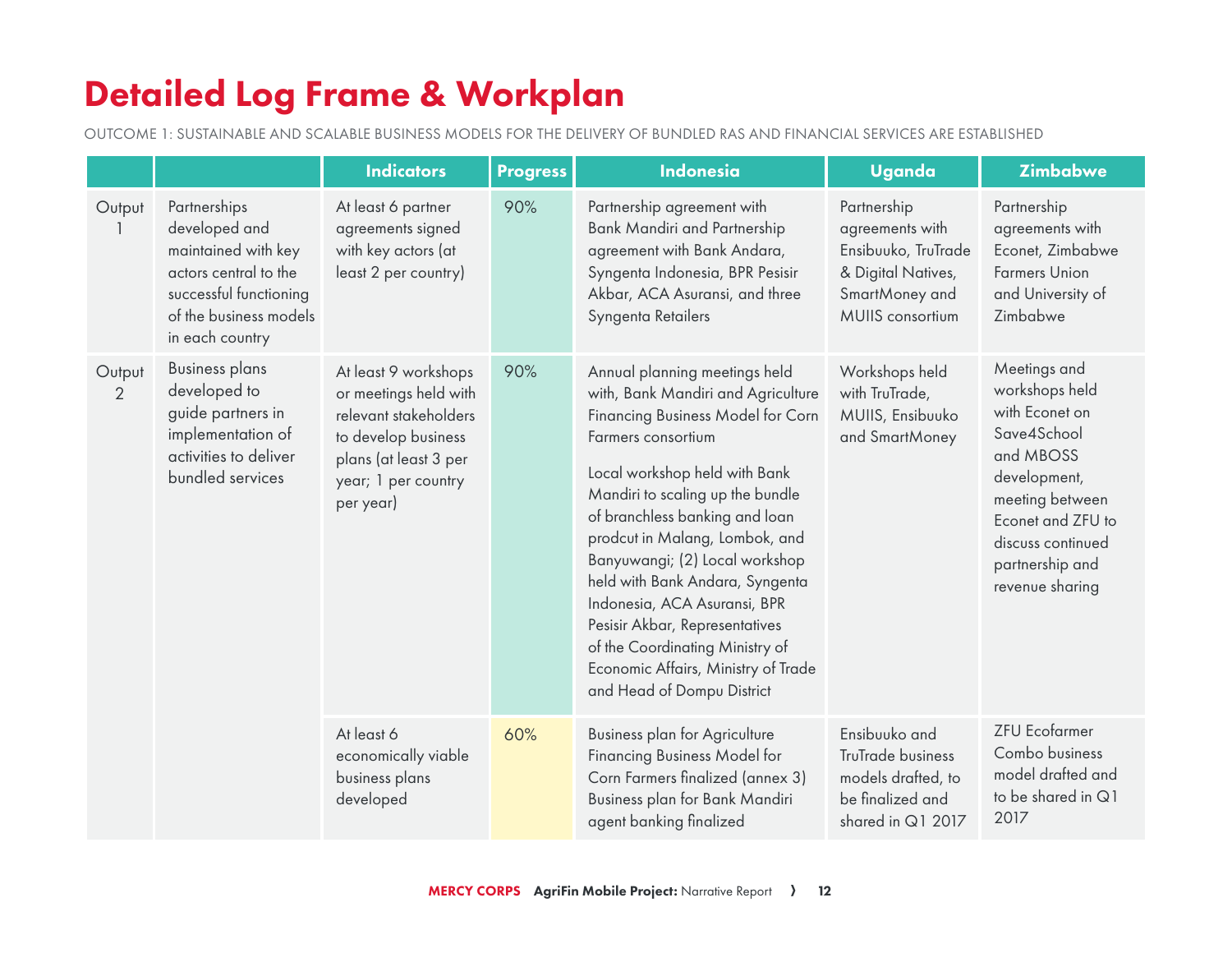## List of activities for Output 1:

#### 1.1 Meetings with the partners for the development of the business models

Each country met with partners regularly to provide support. The team in Indonesia conducted annual meetings in Bima and Dompu at the beginning of each planting cycle with the Agriculture Financing Business Model for Corn Farmers consortium. These meetings were conducted to determine the amount of farmers to target and resources to dedicate each season. The planting cycle meetings were accompanied by higher level meetings in Jakarta to discuss how the Agriculture Financing Business Model for Corn Farmers could be replicated.

The team in Uganda held regular meetings with Ensibuuko, TruTrade, SmartMoney and the MUIIS consortium to check on progress of sub-grants or contracts provided to each partner and adjusted the grant agreements to better support the partners and ensure the funds were being used effectively. The results of these meetings included an extension of the SmartMoney contract to increase outreach to institutions, and working with TruTrade to improve the company's trading platform. The team also meet with mobile network operators Airtel Uganda and MTN and developed a contract for mobile money transfers to refugees in addition to meeting with UNHCR and Technical Cash Transfer Working group for better coordination of cash transfer activities. Other meetings were with technology partner Innovate More Uganda limited to expand the m-voucher beyond Karamoja region to other geographical areas like Acholi region and other products like post harvest storage materials and efficient cook stoves.

In Zimbabwe, the team worked closely with Econet to develop a strategy to grow the bundled services They also organized and ran meetings with CGAP and Econet on Save4School and between Econet and Souktel, the MBOSS developer. Separately, the AgriFin Mobile team convened meetings between ZFU and Econet to continue the partnership on the ZFU Ecofarmer Combo.

## 1.2 Support for initial pilots to include; support with research and marketing support, training and testing of products

The necessary support for the pilots and product development has been executed by each country coordinator. The details of this support can be found in the country workplans (Annex 1).

## List of activities for Output 2:

#### 2.1 Meetings to develop business plans

All partners have developed products and are executing business plans. The business models are captured and the two business model documents for Indonesia are available for distribution. The Uganda and Zimbabwe business model documents are in draft form and should be available by end of September 2017.

## 2.2 Running financials with support of programme inputs including staff and where necessary consultants

As part of the 2016-17 workplan, the AgriFin Mobile team planned on bringing in financial consultants to help review company financials and provide support where needed. When AgriFin Mobile approached the programme's private sector partners they were not comfortable with bringing in outside support for this type of financial analysis or believed they had the capacity internally. For the large AgriFin Mobile partners, Bank Mandiri, Bank Andara, and Econet, all were already conducting financial analysis of their projects or had the capacity internally and were dedicating resources to the analysis. As for the smaller AgriFin Mobile partners, Ensibuuko, TruTrade and SmartMoney; Ensibuuko received investment from a venture capital firm, TruTrade continues to struggle to find a long term revenue model, in response AgriFin Mobile introduced TruTrade to the Mercy Corps Social Ventures team, a Mercy Corps impact investing division, and SmartMoney is using its growth from AgriFin Mobile's investment to seek outside funding.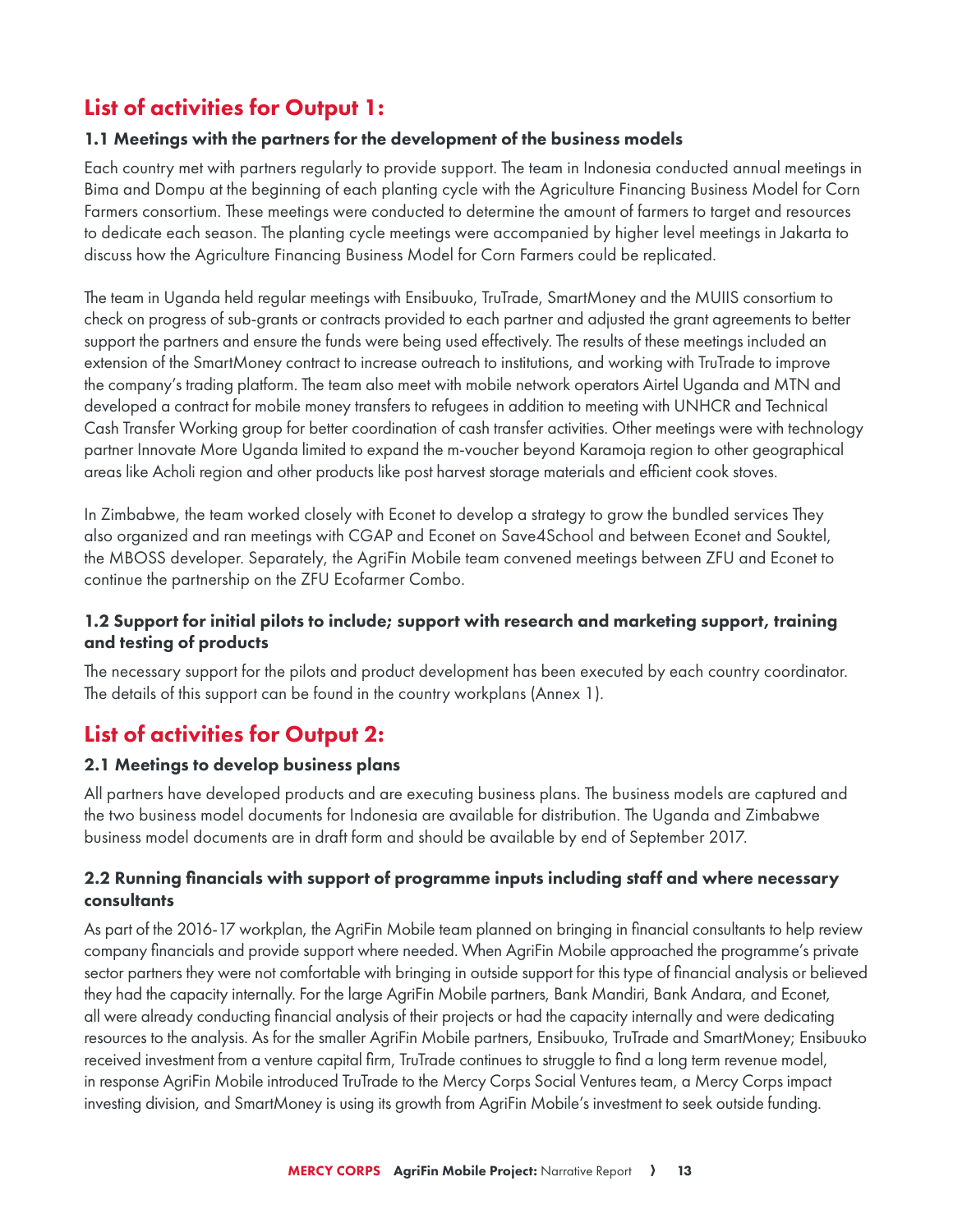|                                                                                                                                                                   |                                                                                                                                            | <b>Indicators</b>                                                                                                                                                                           | <b>Progress</b>                                                                                                                                                              | Indonesia                                                                                                                                                                 | <b>Uganda</b>                                                                                                                                                                                                                | <b>Zimbabwe</b>                                                                                                                                                                   |
|-------------------------------------------------------------------------------------------------------------------------------------------------------------------|--------------------------------------------------------------------------------------------------------------------------------------------|---------------------------------------------------------------------------------------------------------------------------------------------------------------------------------------------|------------------------------------------------------------------------------------------------------------------------------------------------------------------------------|---------------------------------------------------------------------------------------------------------------------------------------------------------------------------|------------------------------------------------------------------------------------------------------------------------------------------------------------------------------------------------------------------------------|-----------------------------------------------------------------------------------------------------------------------------------------------------------------------------------|
| Demand-driven<br>Output<br>bundled RAS and<br>3<br>financial services<br>delivered through<br>mobile technology<br>platforms are<br>established and<br>maintained |                                                                                                                                            | At least 3 context-specific<br>models for the delivery of<br>RAS and financial services<br>through mobile technology<br>are functioning and<br>available to target groups, 1<br>per country | 90%                                                                                                                                                                          | Agriculture Financing<br><b>Business Model for</b><br>Corn Farmers, 10<br>Farmers groups using<br><b>Bank Mandiri mobile</b><br>money platform                            | Innovate/GHG<br>eVoucher programme,<br>TruTrade mobile<br>application, Ensibuuko's<br>chap chap, MUIIS<br>insurance bundle,<br>SmartMoney mobile<br>money platform, Airtel/<br>Mobile money South<br>Sudan refugee transfers | Ecofarmer platform<br>(with MBOSS, Save for<br>School, Mubatsiri), ZFU<br>Ecofarmer Combo                                                                                         |
|                                                                                                                                                                   | Exit strategies developed for<br>each context-specific model<br>that receives support from<br>the project                                  | 90%                                                                                                                                                                                         | AgriFin Mobile<br>Indonesia met with<br>local partners to<br>develop exit strategies.<br>These strategies have<br>evolved into the end of<br>programme workplan<br>(annex 1) | AgriFin Mobile<br>Uganda met with<br>local partners to<br>develop exit strategies.<br>These strategies have<br>evolved into the end of<br>programme workplan<br>(annex 1) | AgriFin Mobile<br>Zimbabwe met with<br>local partners to<br>develop exit strategies.<br>These strategies have<br>evolved into the end of<br>programme workplan<br>(annex 1)                                                  |                                                                                                                                                                                   |
| Output<br>$\overline{A}$                                                                                                                                          | Implementation<br>of marketing and<br>promotion strategies<br>by key service<br>provider partners to<br>maximise reach to<br>target groups | At least 3 marketing and<br>promotion strategies<br>developed and put into use                                                                                                              | 90%                                                                                                                                                                          | <b>Bank Mandiri mobile</b><br>money agents<br>developed marketing<br>plan, Market<br>Assessment of Corn<br><b>Farmers Demand for</b><br>expansion                         | Go to market strategy<br>developed with<br>Ensibuuko, assisted<br>in development and<br>execution of MUIIS<br>marketing strategy                                                                                             | Marketing strategy<br>for ZFU Ecofarmer<br>Combo developed,<br><b>ZFU Ecofarmer Combo</b><br>educational roadshow<br>conducted, marketing<br>materials for Mubatsiri<br>developed |

3.2 OUTCOME 2: MALE AND FEMALE SMALLHOLDER FARMERS HAVE ACCESS TO, AND MAKE ACCURATE USE OF, RAS AND FINANCIAL SERVICES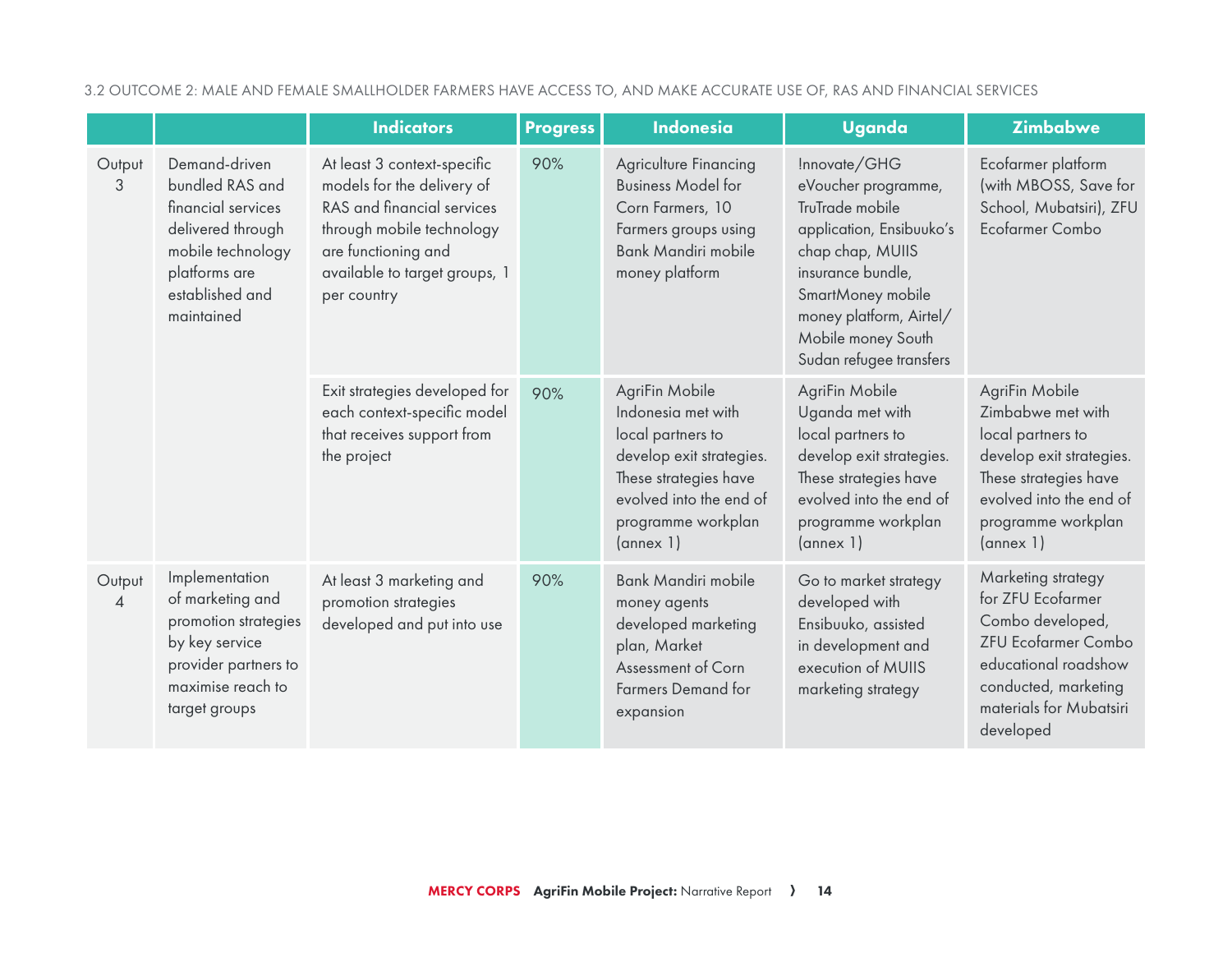|             |                                                                                                                                             | At least 30% of<br>smallholder farmers<br>in target areas report<br>awareness of the RAS<br>and financial services<br>provided under this<br>project                                                   | 60% | AgriFin Mobile Indonesia<br>conducted outreach through<br>Bank Mandiri Bazaar and<br>meetings with Subdistrict<br>Agriculture extension<br>office and Malang District<br>Agriculture Agency. Currently<br>60% of farmers and farmers'<br>family in 10 villages had<br>registered with 10 agents; For<br>two of the five districts/city<br>in Sumbawa Island, at least<br>40% of farmers were aware<br>to the bundled services, while<br>in the other two district and<br>city the agents are new | MUIIS conducted baseline<br>survey to conduct follow up<br>survey at middle and end<br>of programme to measure<br>increase in awareness                                                                                                                                                                                                                                                                | AgriFin Mobile<br>Zimbabwe conducted<br>baseline survey to<br>conduct follow up<br>survey at end of<br>programme to measure<br>increase in awareness             |
|-------------|---------------------------------------------------------------------------------------------------------------------------------------------|--------------------------------------------------------------------------------------------------------------------------------------------------------------------------------------------------------|-----|--------------------------------------------------------------------------------------------------------------------------------------------------------------------------------------------------------------------------------------------------------------------------------------------------------------------------------------------------------------------------------------------------------------------------------------------------------------------------------------------------|--------------------------------------------------------------------------------------------------------------------------------------------------------------------------------------------------------------------------------------------------------------------------------------------------------------------------------------------------------------------------------------------------------|------------------------------------------------------------------------------------------------------------------------------------------------------------------|
| Output<br>5 | Capacity<br>building and<br>education<br>strategies to<br>enable access<br>and use of<br>financial services<br>developed and<br>implemented | At least 20% of<br>smallholder farmers<br>(accessing RAS and<br>financial services<br>through this project)<br>receive training<br>related to the use<br>of financial services<br>(financial literacy) | 60% | SMS Blast of ADB (Start It<br>Right) information and did<br>financial literacy training<br>for 805 Bima and Dompu<br>corn farmers, 610 female<br>farmers trained on Mandiri<br>e-cash                                                                                                                                                                                                                                                                                                            | 509 Farmer Based Organization<br>staff have been trained on<br>MUIIS agriculture and insurance<br>products among which include<br>184 extension officers currently<br>serving as MUIIS Service<br>Agents, 135 Input Distributors<br>and Agro-Output Dealers and<br>140 FBO leaders (Managers/<br>Coordinators and Chairpersons).<br>MUIIS staff have introduced the<br>product to over 60,000 farmers. | Consultant hired to<br>conduct training of<br>1,000 female farmers<br>on USSD, mobile<br>money, general mobile<br>literacy in preparation<br>of Ecofarmer update |
|             |                                                                                                                                             | 28,000 smallholder<br>farmers report the<br>ability to utilise and<br>benefit from access to<br>financial services                                                                                     | 90% | Over 21,000 smallholder<br>farmers are using financial<br>services in Indonesia                                                                                                                                                                                                                                                                                                                                                                                                                  | Over 77,544 smallholder<br>farmers are directly utilizing<br>financial services in Uganda                                                                                                                                                                                                                                                                                                              | Over 15,000<br>smallholder farmers are<br>using financial services<br>in Zimbabwe                                                                                |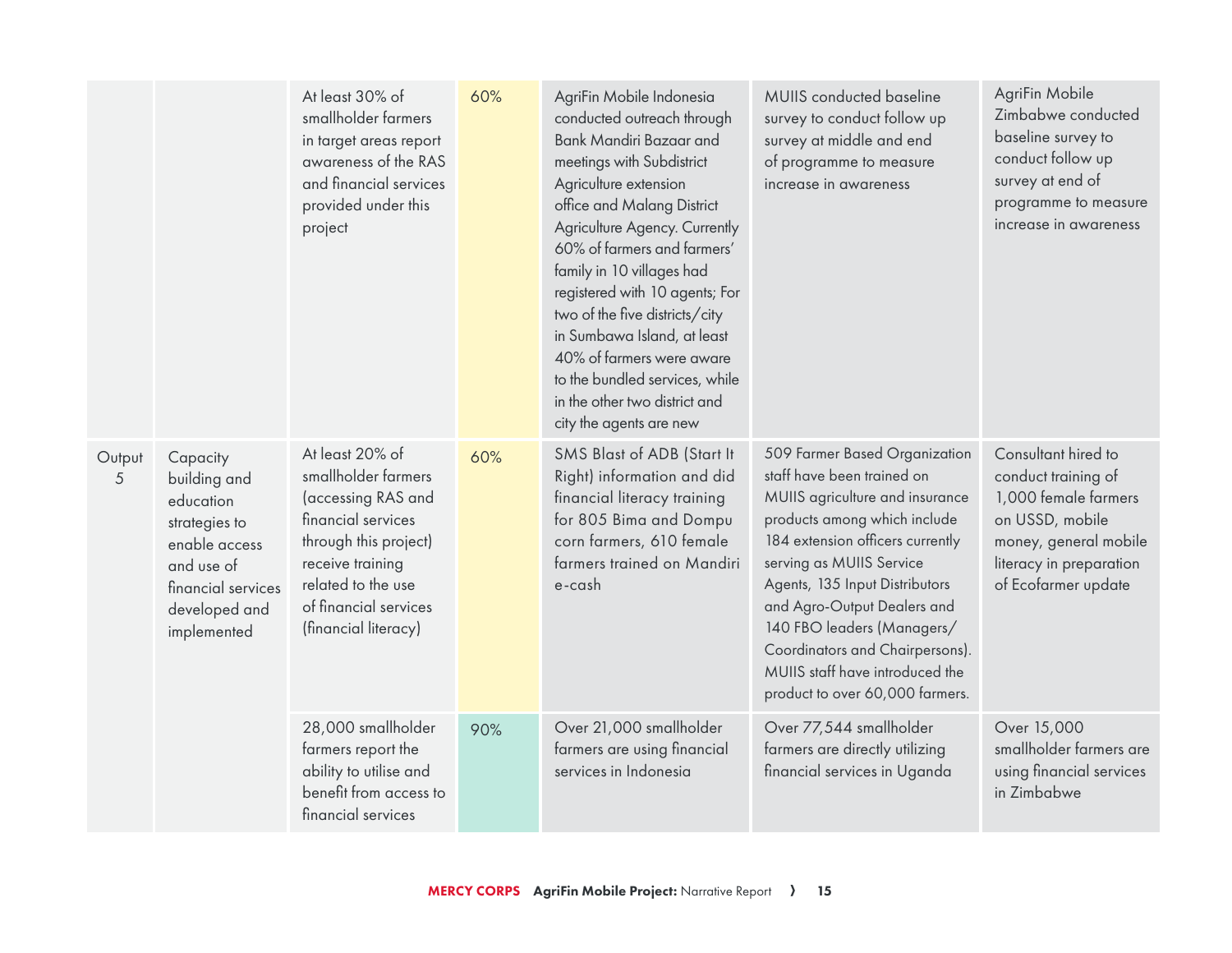| Output<br>6 | Training of<br>Trainers (ToT)<br>developed<br>and delivered<br>to partner<br>staff to train<br>smallholders on<br>how to use their<br>mobile phones<br>to access<br>financial and<br>rural advisory<br>services | 30 ToT trainings<br>developed  | 100% | 5 ToT trainings developed<br>across partners for<br>female farmers/farmers'<br>wives/female farmer<br>entrepreneurs, ToTs<br>developed on Financial<br>Literacy, mobile data<br>collection and SMS<br>reporting, crop insurance<br>and bundled services and<br>delivered to rural bank<br>field officers in Bima/<br>Dopmu | 25 ToT trainings developed<br>across partners. MUIIS<br>conducted trainings in four<br>regions about mobile data<br>collection application called<br>ONA for 184 extension<br>workers. MUIIS also trained<br>135 distributors (mostly Agro-<br>input dealers and produce<br>buyers) to enable farmers<br>access inputs and market for<br>their products. Additional<br>trainings developed by<br>Ensibuuko on the MOBIS/<br>ChapChap for SACCO<br>management, and TruTrade<br>for produce sourcing agents<br>in Northern Uganda. Finally,<br>developed SmartMoney<br>trainings of both institutional,<br>and individual users in<br>addition to newly recruited<br>sales agents. | 2 ToT trainings<br>developed across<br>partners |
|-------------|-----------------------------------------------------------------------------------------------------------------------------------------------------------------------------------------------------------------|--------------------------------|------|----------------------------------------------------------------------------------------------------------------------------------------------------------------------------------------------------------------------------------------------------------------------------------------------------------------------------|----------------------------------------------------------------------------------------------------------------------------------------------------------------------------------------------------------------------------------------------------------------------------------------------------------------------------------------------------------------------------------------------------------------------------------------------------------------------------------------------------------------------------------------------------------------------------------------------------------------------------------------------------------------------------------|-------------------------------------------------|
|             |                                                                                                                                                                                                                 | 100 ToT workshops<br>delivered | 100% | 55                                                                                                                                                                                                                                                                                                                         | 53                                                                                                                                                                                                                                                                                                                                                                                                                                                                                                                                                                                                                                                                               | 10                                              |

## List of activities for Output 3:

## 3.1 Support for pilots and the roll out of the bundled RAS and financial services – includes meetings, workshops, testing products with SHFs

Each country conducted a series of activities to support local partners. The attached workplan (Annex 1) articulates in detail which activities were carried out.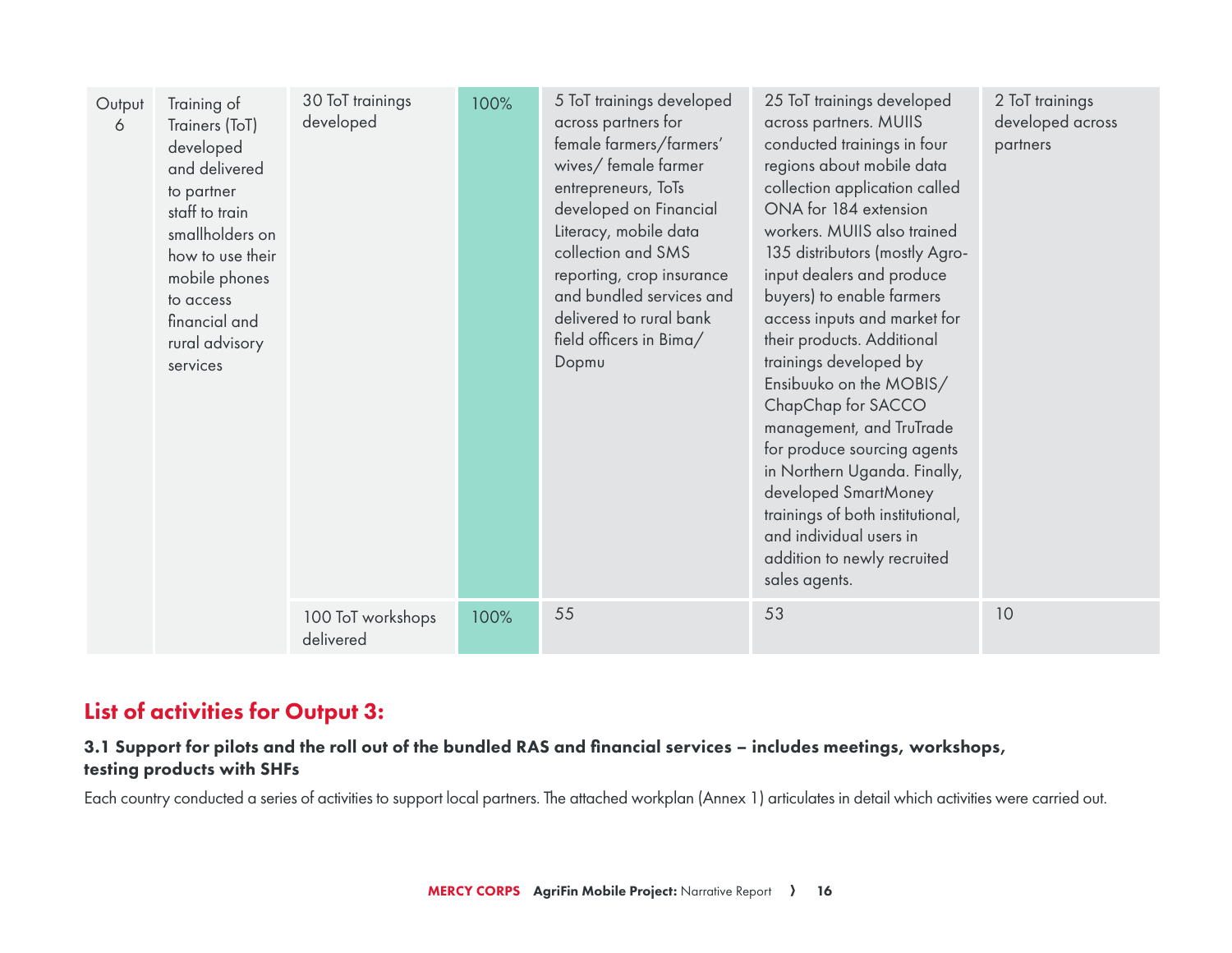## List of activities for Output 4:

#### 4.1 Develop marketing and promotion strategies with service providers

AgriFin Mobile worked with Bank Mandiri, Ensibuuko and the Zimbabwe Farmers Union to develop marketing strategies to deliver their respected products and services. In 2017, AgriFin Mobile Uganda assisted in the development and execution of the MUIIS Business Model, marketing and promotions strategy. These marketing strategies can be shared upon request.

#### 4.2 Design the materials

AgriFin Mobile has previously assisted with designing of materials for Bank Mandiri Agents in Indonesia. In Uganda AgriFin Mobile assisted in bringing in the firm to develop Ensibuuko's go to market strategy and the marketing materials for MUIIS were designed by another consortium member ith AgriFin Mobile's input. In Zimbabwe the programme developed materials for financial and digital literacy for <farmers.The> programme also assisted in the development of product training material for the ZFU Ecofarmer Combo that are simple and understandable for targeted beneficiaries.

#### 4.3 Roll out the strategies and activities for promotion and marketing

AgriFin Mobile assisted in Indonesia, Uganda and Zimbabwe with rolling out and promoting products developed as part of the programme. Specific activities are captured in the country workplans (Annex 1).

## List of activities for Output 5:

#### 5.1 Develop financial literacy materials and messages

Indonesia developed a financial literacy module for corn farmers in Bima, Dompu and Sumbawa districts, and financial literacy and branchless banking module for female farmers and farmer wives. Zimbabwe developed financial and mobile literacy training for the regions the programme is operating in Zimbabwe.

#### 5.2 Develop the messages and materials for mobile enabled dissemination e.g. sms messages

All financial messages being used or developed are tailored to mobile distribution.

#### 5.3 Training of relevant stakeholders for the dissemination of the materials

Indonesia has conducted trainings of Farmer Groups and Corn Farmers representatives for dissemination of financial literacy messages. The team in Uganda has worked with MUIIS partners to disseminate training materials to MUIIS agents. Zimbabwe has trained Econet on disseminating financial literacy messages and is continuing to work with Econet to improve messaging.

## List of activities for Output 6:

#### 6.1 Develop training materials

Training materials developed by all three countries, and materials are being handed over to AgriFin Mobile partners as part of programme exit strategies. (see workplans annex 1)

#### 6.2 Conduct ToT for partner staff

Trainings conducted by all three countries to ensure handover of Mercy Corps responsibilities, see AgriFin Mobile workplan (Annex 1) for details.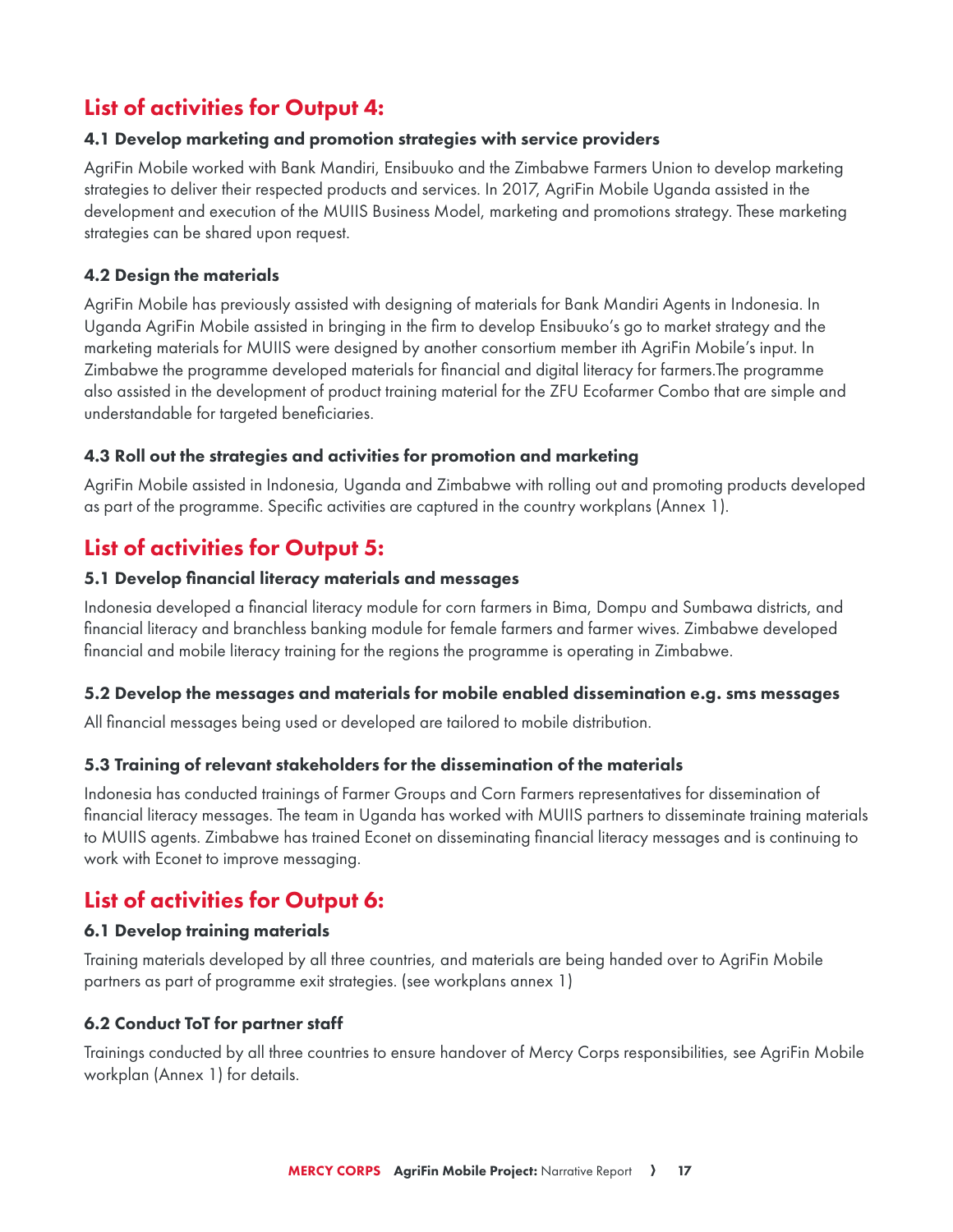3.3 OUTCOME 3: KNOWLEDGE OF BUSINESS MODELS, SERVICES AND PRODUCTS IS CAPTURED AND SHARED WIDELY TO INFLUENCE POLICY, SHARE LEARNING AND ENABLE REPLICATION

|             |                                                                                                              | <b>Indicators</b>                                                                                                                            | <b>Progress</b> | <b>Indonesia</b>                                                                              | <b>Uganda</b>                                                                                    | <b>Zimbabwe</b>                                                                               |
|-------------|--------------------------------------------------------------------------------------------------------------|----------------------------------------------------------------------------------------------------------------------------------------------|-----------------|-----------------------------------------------------------------------------------------------|--------------------------------------------------------------------------------------------------|-----------------------------------------------------------------------------------------------|
| Output<br>7 | Key lessons on<br>models, services<br>and products<br>documented                                             | 3 eBooks are developed<br>(1 per year)                                                                                                       | 60%             | 2016-17 eBook<br>completed,<br>2017-18 video eBook<br>in development for<br>September release | 2016-17 eBook<br>completed,<br>2017-18 video<br>eBook in<br>development for<br>September release | 2016-17 eBook<br>completed,<br>2017-18 video eBook<br>in development for<br>September release |
| Output<br>8 | <b>Impact Assessments</b><br>on farmers' incomes,<br>profits, savings<br>and assets and<br>productivity made | 3 Impact Assessments<br>are carried out (1 per<br>year) to demonstrate<br>learnings, successes<br>and challenges for an<br>external audience | 60%             | Impact assessment<br>completed using IVR<br>(Annex 4)                                         | Impact assessment<br>completed using IVR<br>(Annex 4)                                            | Impact assessment<br>completed using IVR<br>(Annex 4)                                         |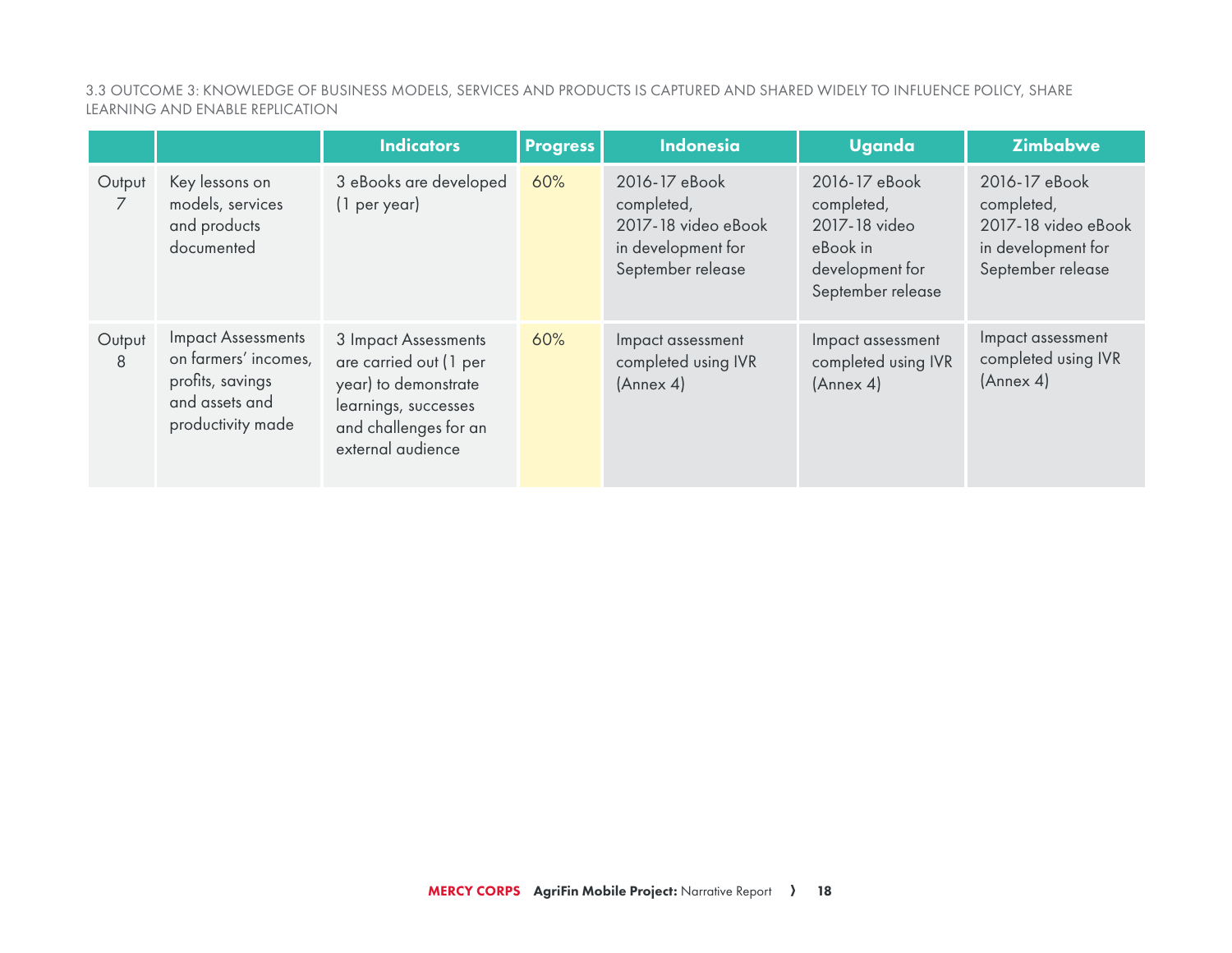| The project is profiled<br>2015-16: Presented<br>2015-16: Promotion<br>Active promotion of<br>100%<br>Output<br>of AgriFin Mobile<br>project experience in<br>(presentations,<br>at GSMA mAgri WG<br>9<br>references, panels) at<br>meeting in Colombo,<br>partner interventions<br>target countries and<br>during the ICT4Ag<br>internationally<br>at least 6 international<br>June 2015; Presented at<br><b>GFRAS Annual Meeting</b><br>Workshop organised<br>forums<br>by CABI in Uganda<br>2015 in Kyrgyztan,<br>September 2015;<br>2016-17: Finnovation<br><b>Facilitated Access to</b><br>Africa Conference,<br>Finance topic discussion<br>ICT4D Conference<br>in RTD Inclusive<br>Agribusiness in Ho Chi<br>Presentation on<br>developing Fintech<br>Minh City organized by<br>readiness for impact<br>Grow Asia, September<br>2015; Presented at<br>investment, Technical<br>Cash Working<br>Asia Pacific Financial<br>Group presentation<br>Inclusion Summit held by<br>- Mobile Money<br>Citi Foundation<br>in Humanitarian<br>2016-17: Cracking<br>FinTech4Ag Panel<br>the nut, SEEP WEE,<br>Presentation -<br>Uganda sharing<br><b>Grow Asia Practitioner</b><br>Workshop and USAID<br>AgriFin Mobile<br>Asia Regional forum,<br>learning in Digital<br>Asia Pacific financial<br>payments organised<br>by UNCDF, CGAP<br>inclusion summit, OJK<br>and LABOREMUS<br>Program Aksi Pangan<br>launch event and visit<br>to Bima/Dompu, KEIN<br>workshop developing<br>policy paper on<br>Agriculture Financing in<br>Indonesia | 2015-16: May AgriFin<br>presented their work<br>with CGAP at the<br>Regional Rural and<br>Agricultural Finance<br><b>Thematic Conference</b><br>2016-17: ZFU Annual<br>Congress presented<br>on ICT solutions for<br>smallholder farmers<br>in Zimbabwe, Shared<br>Value Initiative in<br>Rome Italy, presented<br>on the Ecosystem in<br>Zimbabwe supported<br>by the programme,<br>Mondato conference<br>in Johannesburg South<br>Africa, spoke on a<br>panel on marginalised<br>populations focusing<br>on initiatives and<br>strategies for<br>promoting access.<br><b>SNV Learning</b><br>Workshop in<br>Zimbabwe, presented<br>on lessons for building<br>sustainable business<br>models in ICT4Ag. |
|------------------------------------------------------------------------------------------------------------------------------------------------------------------------------------------------------------------------------------------------------------------------------------------------------------------------------------------------------------------------------------------------------------------------------------------------------------------------------------------------------------------------------------------------------------------------------------------------------------------------------------------------------------------------------------------------------------------------------------------------------------------------------------------------------------------------------------------------------------------------------------------------------------------------------------------------------------------------------------------------------------------------------------------------------------------------------------------------------------------------------------------------------------------------------------------------------------------------------------------------------------------------------------------------------------------------------------------------------------------------------------------------------------------------------------------------------------------------------------------------------------------------------------------|-----------------------------------------------------------------------------------------------------------------------------------------------------------------------------------------------------------------------------------------------------------------------------------------------------------------------------------------------------------------------------------------------------------------------------------------------------------------------------------------------------------------------------------------------------------------------------------------------------------------------------------------------------------------------------------------------------------|
|------------------------------------------------------------------------------------------------------------------------------------------------------------------------------------------------------------------------------------------------------------------------------------------------------------------------------------------------------------------------------------------------------------------------------------------------------------------------------------------------------------------------------------------------------------------------------------------------------------------------------------------------------------------------------------------------------------------------------------------------------------------------------------------------------------------------------------------------------------------------------------------------------------------------------------------------------------------------------------------------------------------------------------------------------------------------------------------------------------------------------------------------------------------------------------------------------------------------------------------------------------------------------------------------------------------------------------------------------------------------------------------------------------------------------------------------------------------------------------------------------------------------------------------|-----------------------------------------------------------------------------------------------------------------------------------------------------------------------------------------------------------------------------------------------------------------------------------------------------------------------------------------------------------------------------------------------------------------------------------------------------------------------------------------------------------------------------------------------------------------------------------------------------------------------------------------------------------------------------------------------------------|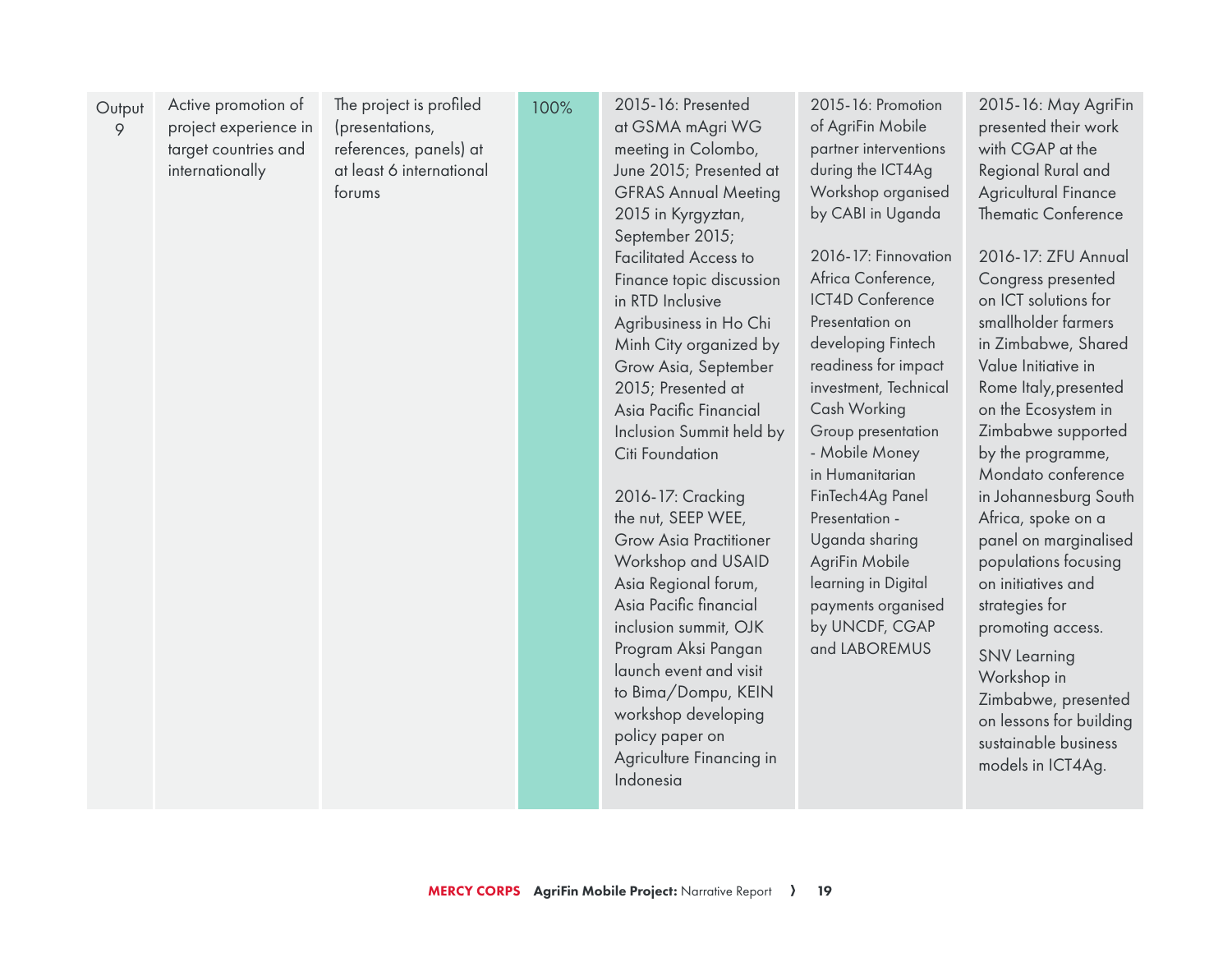## List of activities for Output 7:

#### 7.1 Identify key topics for documentation

Key topics to capture in final year of AgriFin Mobile

| <b>Cross-cutting topics</b>                             | <b>Indonesia</b>                                                                                 | <b>Uganda</b>                                                                         | <b>Zimbabwe</b>                                                                     |
|---------------------------------------------------------|--------------------------------------------------------------------------------------------------|---------------------------------------------------------------------------------------|-------------------------------------------------------------------------------------|
| <b>IVR</b>                                              | Interactive Voice Response Part I: lessons learnt on the methodology to capture impact           |                                                                                       |                                                                                     |
|                                                         | Interactive Voice Response Part II: analysis of the results                                      |                                                                                       |                                                                                     |
| Gender                                                  | Gender Assessment: how private sector partners can leverage gender for their<br>business models. |                                                                                       |                                                                                     |
| <b>Financial inclusion:</b><br><b>Consumer uptake</b>   | Drivers of demand for financial services and the role of rural advisory services.                |                                                                                       |                                                                                     |
| <b>Financial Inclusion:</b><br><b>Impact on farmers</b> | Impact of AgriFin Mobile<br>products and agent<br>banking on farmers                             | The potential of<br>agency-banking for SHF                                            | Opportunities for<br>farmers from new<br>financial services and<br>how to sell them |
| <b>Partnership</b>                                      | Leveraging partnership<br>to catalyze mobile<br>financial services                               | Comparison of partner<br>contracting procedures,<br>service contracts vs<br>subgrants | How to become a long<br>term investment                                             |
| <b>Policies</b>                                         | How government<br>policies impact farmer,<br>example of corn.                                    | policy changes<br>impacting financial<br>inclusion                                    | enabling environment<br>and government policies<br>for mobile money                 |
|                                                         | Digital finance regulation<br>and its impact on<br>mobile money                                  | Mobile usage fees as<br>barriers to innovation                                        | Impact of cash crisis in<br>Zimbabwe on AgriFin                                     |

#### 7.2 Work on documentation, develop materials and learnings captured

AgriFin Mobile has collecting blog posts and posting with information with our partners. In the last year we had posts in the following publications:

2015-16

- A The fact that business case of bundled services for corn farmers in Sumbawa was quoted in the 2016 Grow Asia Annual Report
- A The story of the Corn project in Sumbawa Island was also part of the White Paper Efficient Agriculture, Stronger Economies in ASEAN published by Business Council for Sustainable Development Singapore and launched during the Responsible Business Forum 2016 in Jakarta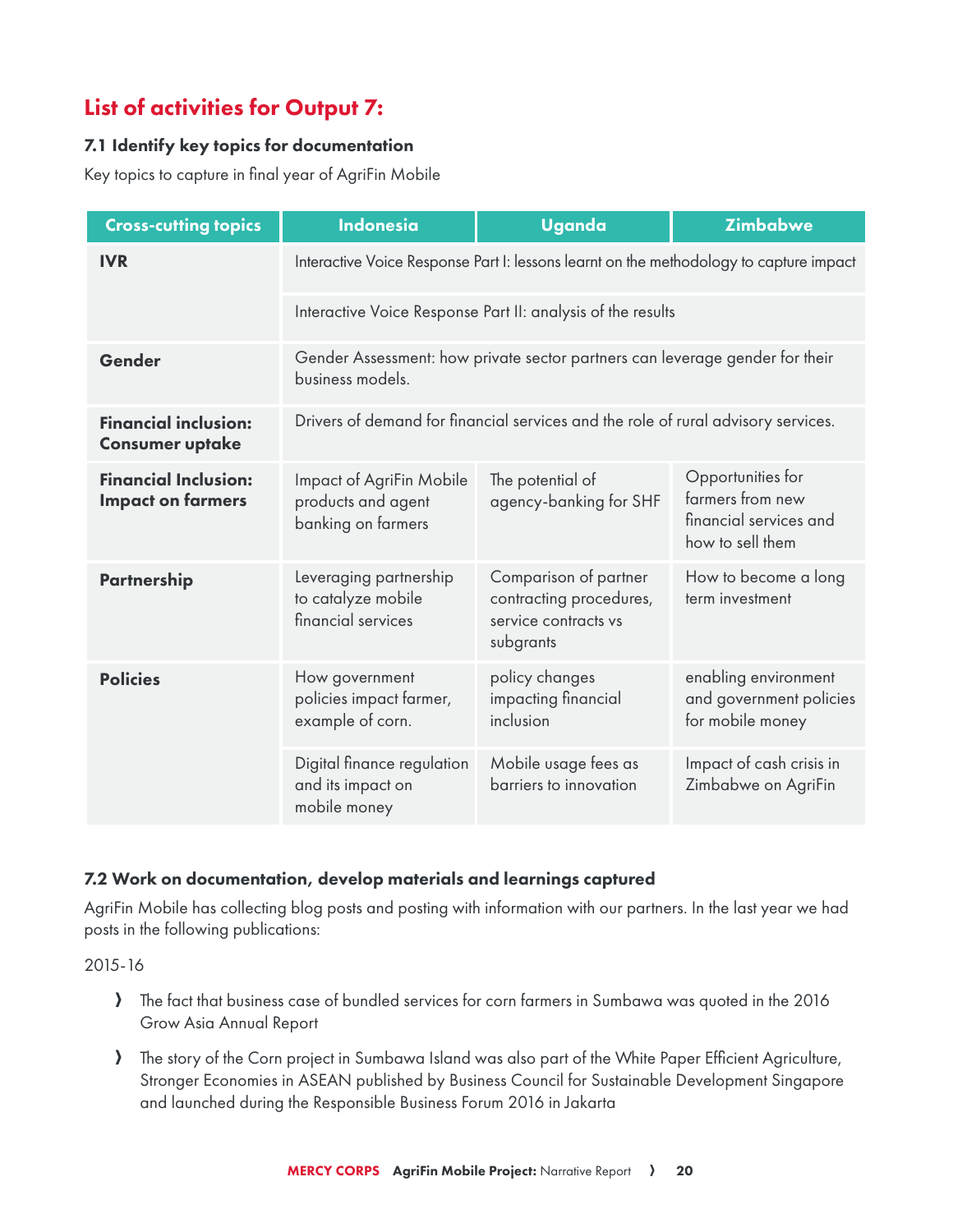- A The case study/story/feature on Bundled services for Corn Farmers in Sumbawa and Crop microinsurance for Corn Farmers was published on the PISAgro News in October 2015 and April 2016
- A The bundled Services Scheme for Corn Farmers in Sumbawa was included in the Innovative Financing Book for Smallholder farmers and launched at the PISAgro, Indonesia Chambers of Commerce and Indonesia Economic Association Event, May 2016
- A Contributed to a GSMA lessons learnt document mAgri Weather forecasting and monitoring: Mobile solutions for climate resilience: [https://www.gsma.com/mobilefordevelopment/programme/magri/](https://www.gsma.com/mobilefordevelopment/programme/magri/weather) [weather](https://www.gsma.com/mobilefordevelopment/programme/magri/weather)-forecasting-and-monitoring-mobile-solutions-for-climate-resilience

#### 2016-17

- A The Cracking the Nut 2017 Conference the conference publication is available at: [http://www.](http://www.crackingthenutconference.com/uploads/5/3/7/2/5372278/cracking_the_nut_2017_publication.pdf) [crackingthenutconference.com/uploads/5/3/7/2/5372278/cracking\\_the\\_nut\\_2017\\_publication.pdf](http://www.crackingthenutconference.com/uploads/5/3/7/2/5372278/cracking_the_nut_2017_publication.pdf)
- A Grow Asia, October 2016: Case Study Partnership for Indonesia's Sustainable Agriculture Corn Working Group (Dompu), The Journey
- A Grow Asia, October 2016: Case Study Partnership for Indonesia's Sustainable Agriculture Corn Working Group (Dompu), Business Model Overview
- A PISAgro News #14, November 2016: Gender and Resilience in PISAgro Corn Project: Microfinance Services Support Female Farmers to Tackle Informal Lenders
- A Bima/Dompu included in report of USAID/RDMA funded Assessment of Business Models for Sustainable Landscapes in Asia
- A White Paper: Efficient Agriculture, Stronger Economies in ASEAN. Private Sector Perspectives for Policy Makers, Published by BCSD Singapore
- Srow Asia Annual Report 2015-2016
- A PISAgro News #13, August 2016: Woman Farmer's Organic Vegetable Business Florishes. Thanks to Bundled Branchless Banking Services and Small Business Loans
- A Smart Money documented new AFM and USAID/FtF Youth Leadership in Agriculture partnership in blog titled "Banking on the Future"—23rd Feb [http://www.smartmoneyinternational.com/2017/02/23/](http://www.smartmoneyinternational.com/2017/02/23/banking) [banking](http://www.smartmoneyinternational.com/2017/02/23/banking)-on-the-future/
- A GSMA TruTrade Blog: How cloud based mobile technology supports the digitization of agri value chains in East Africa (May 2017)[—https://www.gsma.com/mobilefordevelopment/programme/magri/](https://www.gsma.com/mobilefordevelopment/programme/magri/how) [how](https://www.gsma.com/mobilefordevelopment/programme/magri/how)-cloud-based-mobile-technology-supports-the-digitisation-of-agri-value-chains-in-east-africa
- A ELAN Webinar: Use of E-Vouchers in Uganda (April 2017)[—http://www.cashlearning.org/elan/](http://www.cashlearning.org/elan/elan) [elan](http://www.cashlearning.org/elan/elan)-webinar-recordings#Uganda
- A Technical Cash Working Group—Uganda: Presentation on Mobile Money in Humanitarian Cash Transfers
- A Finnovation Africa Conference: Accelerating the Role of FinTech in Bringing Banking and Financial Services to the Under-Banked in Africa[—http://www.ethicolive.com/events/fintech](http://www.ethicolive.com/events/fintech)/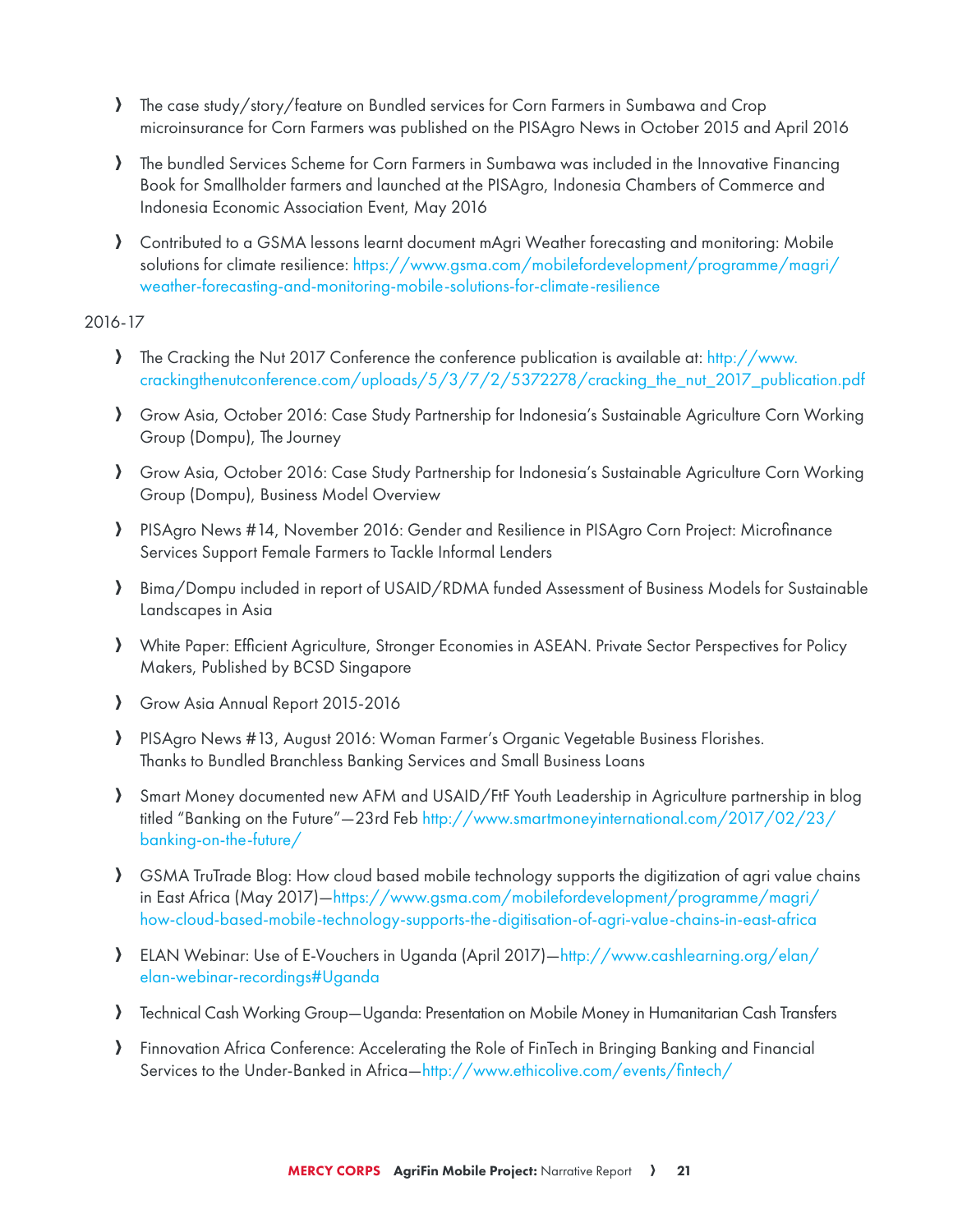- A Two Television live talk shows conducted to sensitize farmers on the MUIIS Service Bundle on Uganda's Bukedde TV
- A GSMA Landscape Report: Mobile Money, Humanitarian Cash Transfers and Displaced Populations [https://www.gsma.com/mobilefordevelopment/wp-content/uploads/2017/05/Mobile\\_Money\\_](https://www.gsma.com/mobilefordevelopment/wp-content/uploads/2017/05/Mobile_Money_Humanitarian_Cash_Transfers.pdf) [Humanitarian\\_Cash\\_Transfers.pdf](https://www.gsma.com/mobilefordevelopment/wp-content/uploads/2017/05/Mobile_Money_Humanitarian_Cash_Transfers.pdf)
- A Hyderabad 2017 ICT4D Conference Presentation: Cultivating sustainable BoP financial inclusion mobile solutions (May 2017)[—https://2017ict4dconference.sched.com/event/AIRi/cultivating-](https://2017ict4dconference.sched.com/event/AIRi/cultivating)sustainablebop-financial-inclusion-mobile-solutions
- A Hosted round table discussion in collaboration with CABI, Grameen Foundation, Agricultural Innovations Systems Brokerage Association (AGINSBA), at the Food Security and Nutrition Network TOPS/FSN Network East & Southern Africa Regional Knowledge Sharing Meeting Sept 20th 2016. <http://www.fsnnetwork.org/topsfsn>-network-east-southern-africa-regional-knowledge-sharing-meetingchanging-landscapes-food-0
- A OPS Case Study featuring Agri-Fin support for e-voucher development: Seeds E-voucher: An Approach to Inclusive Agri-Market Development –Link to host website: [http://www.fsnnetwork.org/tops-](http://www.fsnnetwork.org/tops)anrmcase-study-seeds-e-voucher-approach-inclusive-agri-market-development
- A Report: ICT for Agriculture (ICT4AG) Stakeholders' Workshop in collaboration with CABI, Ensibuuko, and other ICT4Ag players in Uganda
- A Report: Mapping ICT4Ag in Uganda in collaboration with CABI

## List of activities for Output 8:

#### 8.1 Develop methodology for impact assessments

IVR Impact Assessment methodology attached (annex 4)

#### 8.2 Hire consultants and enumerators

Hired Voto to conduct research, contract attached (annex 4)

#### 8.3 Conduct impact assessments and write up findings

Impact assessment findings attached (annex 4)

## List of activities for Output 9:

#### 9.1 Identify relevant international forums to attend

AgriFin Mobile has identified the following forums to target on an annual basis:

- **A** GSMA Africa
- $\overline{\phantom{a}}$  ICT4D
- A GFRAS
- Africa Mobile 360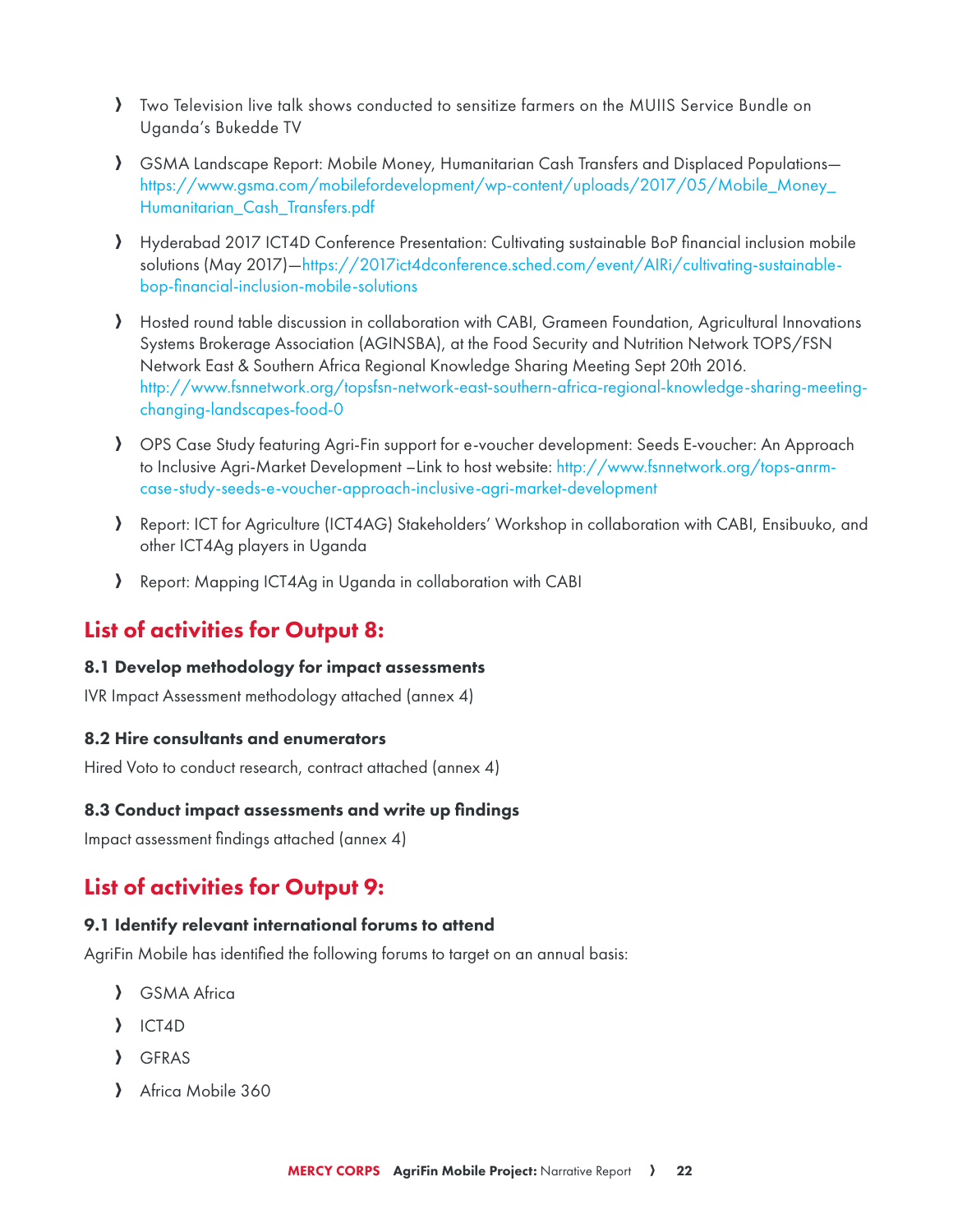- > Mobile World Congress
- **A** GSMA mAgri WG meeting
- > APAC Financial Inclusion Summit
- A Grow Asia Forum/Practitioners Workshop

## 9.2 Develop appropriate materials for sharing, presentation etc

Materials developed and presented at:

- A The cracking the nut 2017 conference
- > GSMA mAgri WG meeting
- > RTD Inclusive Agribusiness in South East Asia
- **A** GFRAS Annual Meeting 2015
- **A** GFRAS 2016
- Asia Pacific Financial Inclusion Summit 2015
- A ICT4D 2016 & 2017
- > CGAP Partnership meeting
- > SNF ICT4ag Learning and Solutions Seminar
- A Mondato Annual Africa Summit

## 9.3 Attend forums and present AgriFin Mobile project

In 2016, AgriFin Mobile presented the importance of human interface when designing IT solutions at ICT4D in Nairobi. The Human Centred Design approach and the Save for School product was showcased at the Regional Rural and Agricultural Finance Thematic Conference Theme in Harare Zimbabwe. Indonesia presented at the following events; GSMA mAgri WG meeting, RTD Inclusive Agribusiness in Southeast Asia, GFRAS Annual Meeting 2015, Asia Pacific Financial Inclusion Summit 2015.

In 2017, AgriFin Mobile presented at the following forums: Grow Asia Practitioner Workshop and USAID Asia Regional forum (2016), Asia Pacific financial inclusion summit (2017), The cracking the nut 2017 (2017); The WEE-SEEP Network (2017); Finnovation Africa Conference, ICT4D Conference Presentation on developing Fintech, readiness for impact investment, Technical Cash Working Group presentation - Mobile Money in Humanitarian, UNCDF FinTech4Ag Quarterly Meeting, ZFU Annual Congress, Shared Value Initiative, Mondato conference, SNV Learning Workshop.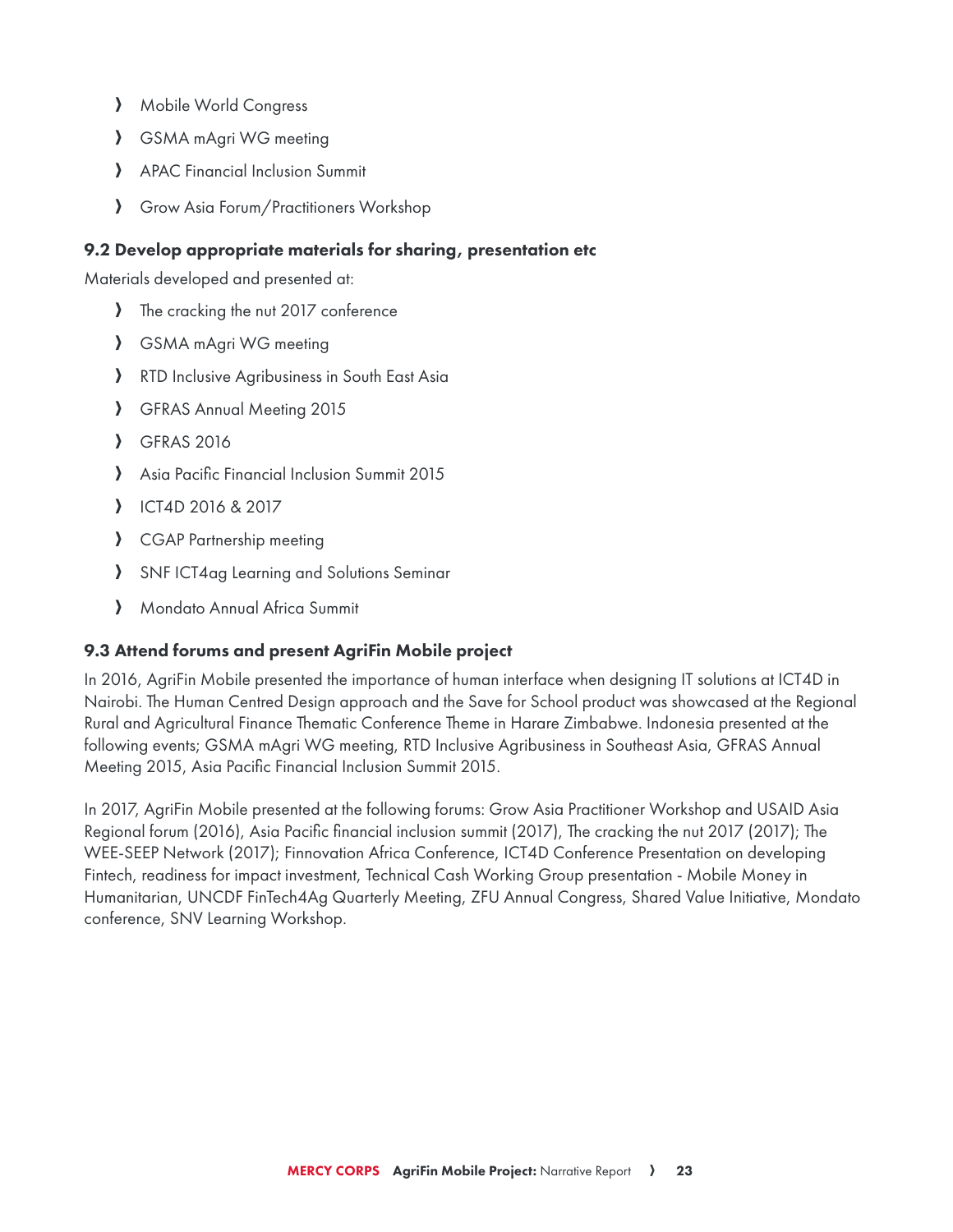# Programme Management

## Programme Development

In 2016-17 AgriFin Mobile continued to maintain the business models and after the annual programme meeting in Nairobi, the AgriFin Mobile country coordinators met with each partner to develop a workplan focused on AgriFin Mobile's exit strategy to ensure the sustainability of the business model. Each exit strategy has a list of activities and highlights key deliverables that need to be handed over to the private sector before the program ends on May 31, 2018.

One change in the AgriFin Mobile programme implementation was a move away from providing subgrants with our private sector partners. The programme is using service contracts which allowed AgriFin Mobile to use incentives for partners to reach specific deliverables. Also, many of the private sector partners did not have the capacity to track and report expenses within the subgrant structure. Since contracts are based on reaching deliverables, this allows our partners more flexibility around designing the process, compared to the stringent reporting structure of subgrants. Some examples of contracts AgriFin Mobile has issued this year are: deliverables based contract to SmartMoney to reach 5,000 beneficiaries and the contract to Digital Natives to help develop TruTrade TSS user interface.

## Partnership Management

AgriFin Mobile continued the same partnerships in 2016-17 as the previous year, with the exception of SmartMoney in Uganda. The team in Uganda partnered with USAID's Feed the Future Uganda Youth Leadership for Agriculture Activity implemented by Chemonics International to enter into a contract agreement with SmartMoney to assist the company with expanding its user base and to bring on institutions onto the platform. SmartMoney is currently operating in Western Uganda and Mercy Corps plans to work with the company to expand their network to Northern Uganda to support Mercy Corps programmes and as a potential cheaper solution for cash transfers to refugees in Uganda's West Nile Region.

## Indonesia

- Agriculture Financing Business Model for Corn Farmers Work continues with the partners providing the Agriculture Financing Business Model for Corn Farmers and the relationship between all partners remains strong. The AgriFin Mobile team is working to push the partners to replicate the model with another type of MFI or implement in other regions to ensure the model can scale.
- **A Bank Mandiri** The team in Indonesia continues to work with Bank Mandiri to grow the Mandiri E-Cash agent network. Despite the system issues, the number of users continues to grow and AgriFin Mobile will work with Bank Mandiri to identify new Farmer Group Union leaders to act as agents and replicating the model in new districts. The exit strategy includes developing the capacity of Bank Mandiri to continue to grow the agent network without AgriFin Mobile's assistance.

## Uganda

**A Ensibuuko** - The subgrant between AgriFin Mobile and Ensibuuko finished in 2016-17 and with Ensibuuko acquiring more SACCOs key among them being the Uganda National Police SACCO - 34,000 members, and Rukiga SACCOs - 14,000 members. This strengthened their financial position with further expansion revenue coming from receiving investment of 500,000 USD. The program decided to focus on providing Ensibuuko technical support, rather than financial support. The team in Uganda still works closely on Ensibuuko and supporting them in their growth such as gender-inclusive value proposition offering, business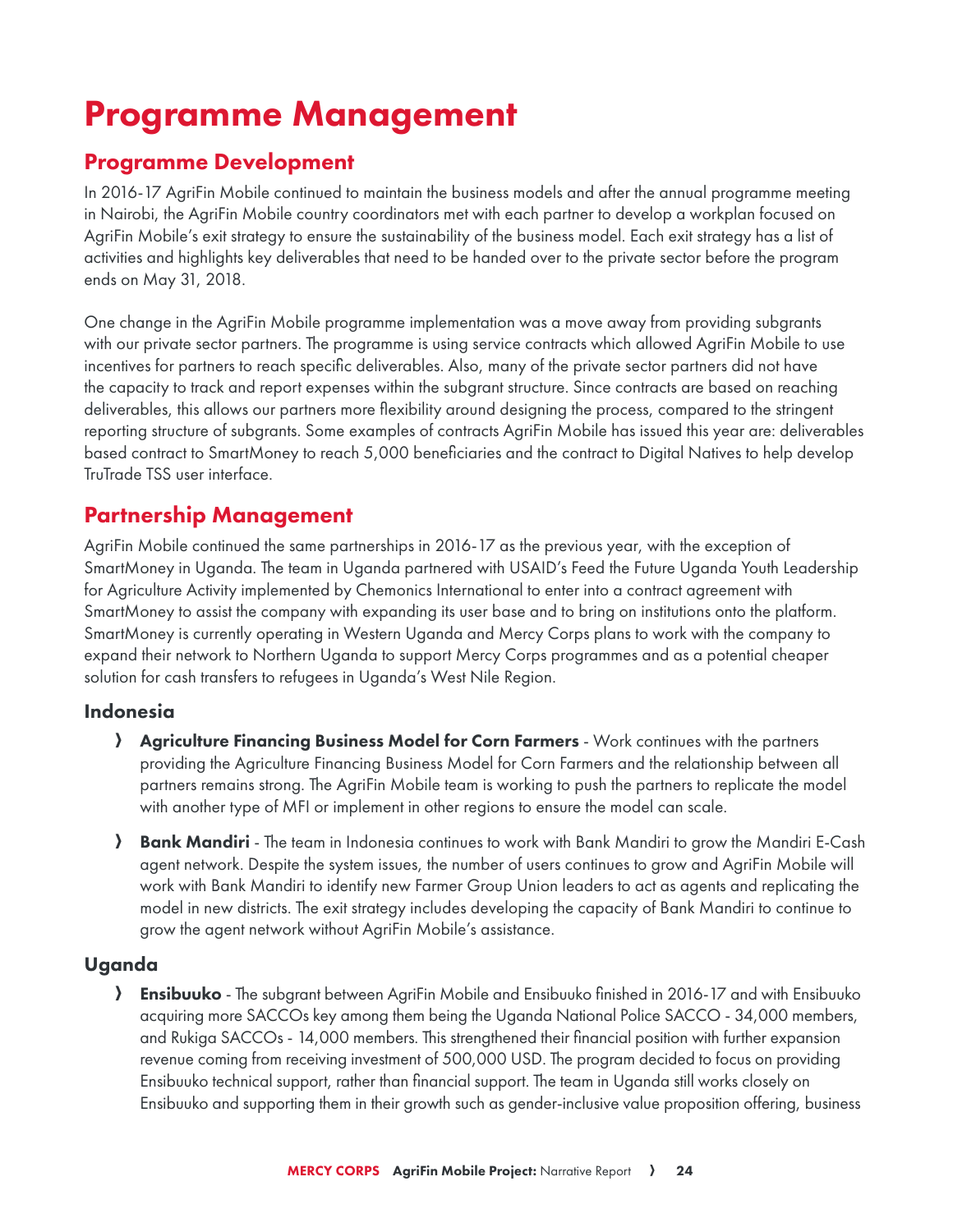model documentation, and Ensibuuko is helping to develop the platform for MUIIS.

- **SmartMoney** SmartMoney's contract with AgriFin Mobile in partnership with USAID/Uganda Feed the Future Youth Leadership in Agriculture was extended to the 2017-18 program year due to the company's need to adapt business model to target institution mobile money transactions to build out their revenue model and succeed in reaching contract milestones. Next steps include evaluating financial inclusion impact of the smartmoney mobile money model to inform decision for replicating the SmartMoney model in other regions of Uganda.
- **FruTrade** The subgrant between TruTrade and AgriFin Mobile finished in 2016-17 and AgriFin Mobile made the strategic decision to no longer support TruTrade directly. AgriFin Mobile continues to work with TruTrade but by supporting the organization to work with technology developers to improve the company's trading platform. The team in Uganda also supported TruTrade in partnering with the Mercy Corps program DYNAMIC, to increase the number of TruTrade agents in Northern Uganda especially among youths.

## Zimbabwe

**A Econet and ZFU** - The AgriFin Mobile team continues to work closely with Econet and the Zimbabwe Farmers Union to develop the Ecofarmer platform and introduce it to smallholder farmers. In the last year Econet has changed the leadership of the Ecofarmer division, with Caroline Mozhendi, who had previously been on the marketing team, taking over Ecofarmer under a new unit established to cater for the agriculture sector - The Agribusiness unit. Caroline has proven to be a strong leader of Ecofarmer and has worked internally and with external partners to develop a much needed strategy to move the platform forward.

## Human Resources

In March 2017 Selina Haeny joined the AgriFin Mobile team as a Economic and Market Development Advisor. Selina is seconded to Mercy Corps from the Swiss Agency for Development and Cooperation and is assisting in managing AgriFin Mobile's learning activities and conducting a gender audit of each business model and providing recommendations to program partners based on the audit findings.

## Updated Log Frame

There are no changes requested to the log frame at this time.

## Updated Work Plan

Attached is an updated workplan. As part of the 2016 team meeting the workplan was converted to an exit strategy for AgriFin Mobile to ensure that program partners took on the necessary responsibilities for the AgriFin Mobile business models to be sustainable.

## Update Project Plan

With the exception of the updated workplans, there are no other changes requested to the Project Plan.

## Annexes

- 1. AgriFin Mobile Sustainable Business Workplans
- 2. AgriFin Mobile Dashboard
- 3. Agriculture Financing for Corn Farmers Business Model Documents
- 4. IVR Report with findings (Draft)
- 5. Audit & Financial Report